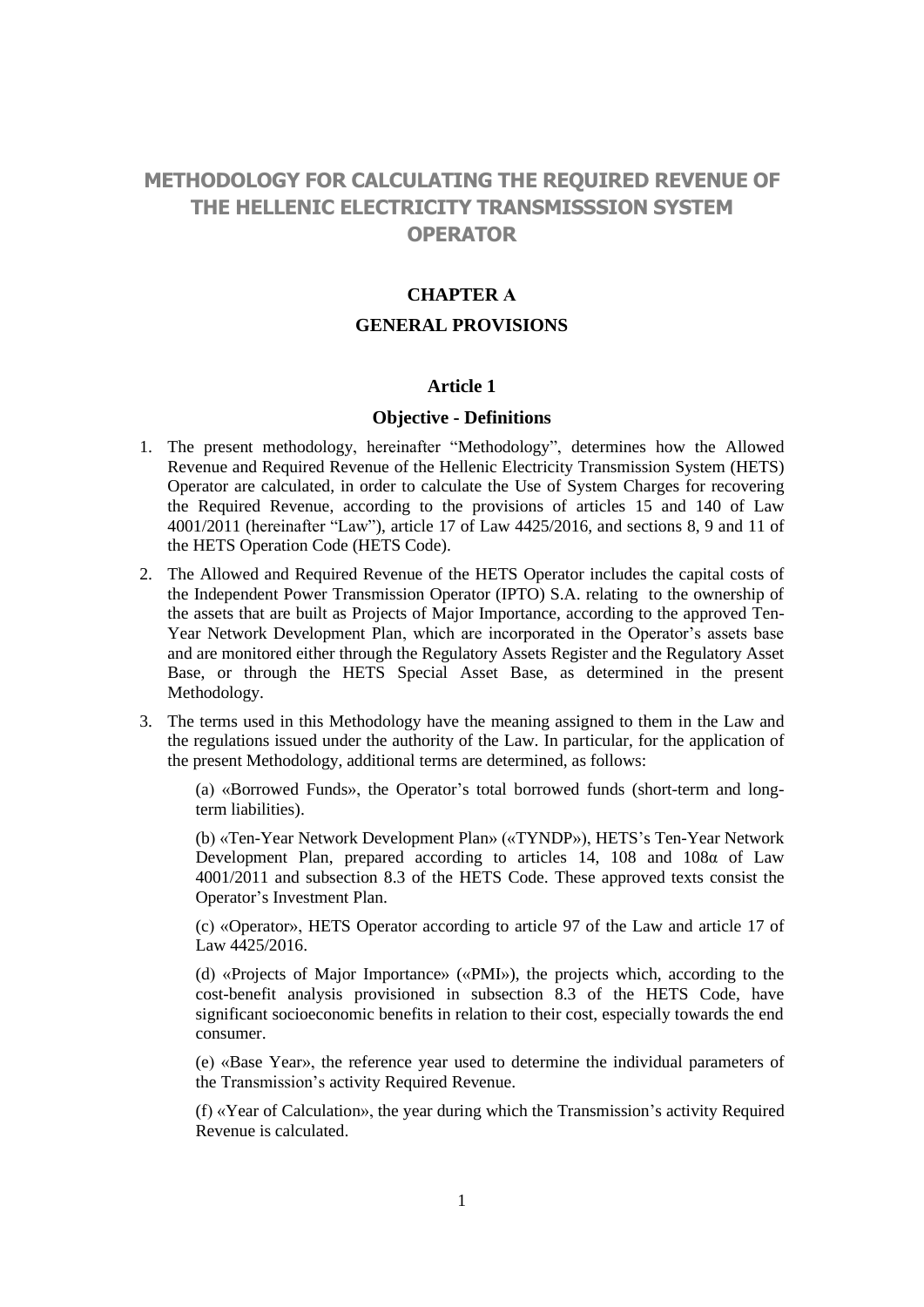(g) «Code», the HETS Operation Code, provisioned in article 96 of the Law («HETS Code or HETSOC»).

(h) «Methodology», the present Methodology for the Calculation of the System's Required Revenue, provisioned in subsection 9.1 of the HETS Code.

(i) «Non-Regulated Services», the Services the HETS Operator may offer to third parties, whose pricing is not governed by the present Methodology. A percentage of these services' net profits for every year of the Regulatory Period is included in the calculations of the Required Revenue of said year, according to the provisions of article 18 of the present Methodology.

(j) «Regulated Activity», the Electricity Transmission activity and HETS Operation activity, carried out by the Operator.

(k) «Regulatory Period (RP)»: the period for which the parameters of the Operator's Allowed Revenue are determined.

(l) «Transmission System», «System» or «HETS», the Hellenic Electricity Transmission System, as defined by the Law.

## **Article 2**

#### **Objectives of the Methodology**

- 1. The methodology for calculating the Allowed and Required Revenue of the HETS Operator incorporates and complies with the principles and objectives determined in the EU and national framework and in particular:
	- i. The protection of System Users, so that the HETS Usage Charges reflect the reasonable cost and the efficient and reciprocal nature of services provided by the Operator.
	- ii. The provision of adequate assurances to the HETS Operator, in order to have the necessary funds to cover its reasonable and efficient operating costs, to proceed with the necessary investments approved according to the provisions of HETS Code and to ensure a reasonable return on capital employed.
	- iii. The provision of incentives to HETS Operator, in order to improve the efficiency and reliability of the System and the quality of services provided to the System's Users, and to promote the development of the energy market and the country's security of supply through enhancing the capacity of trans-border interconnections.
	- **iv.** The development of a transparent framework for the calculation of the HETS Revenue.

## **Article 3**

#### **Scope of the Methodology**

- 1. The present Methodology concerns the Regulated Activity of Electricity Transmission of HETS Operator, which includes the operation, management, exploitation, development and maintenance of the HETS.
- 2. The cost of providing the Regulated Transmission Activity is recovered by the Use of System Charges.
- 3. Other revenues obtained by services either not related with the Regulated Transmission Activity, or provided through other Regulated Activities but the Operator receives separate revenue from the recipients of these services, which are provided by the Operator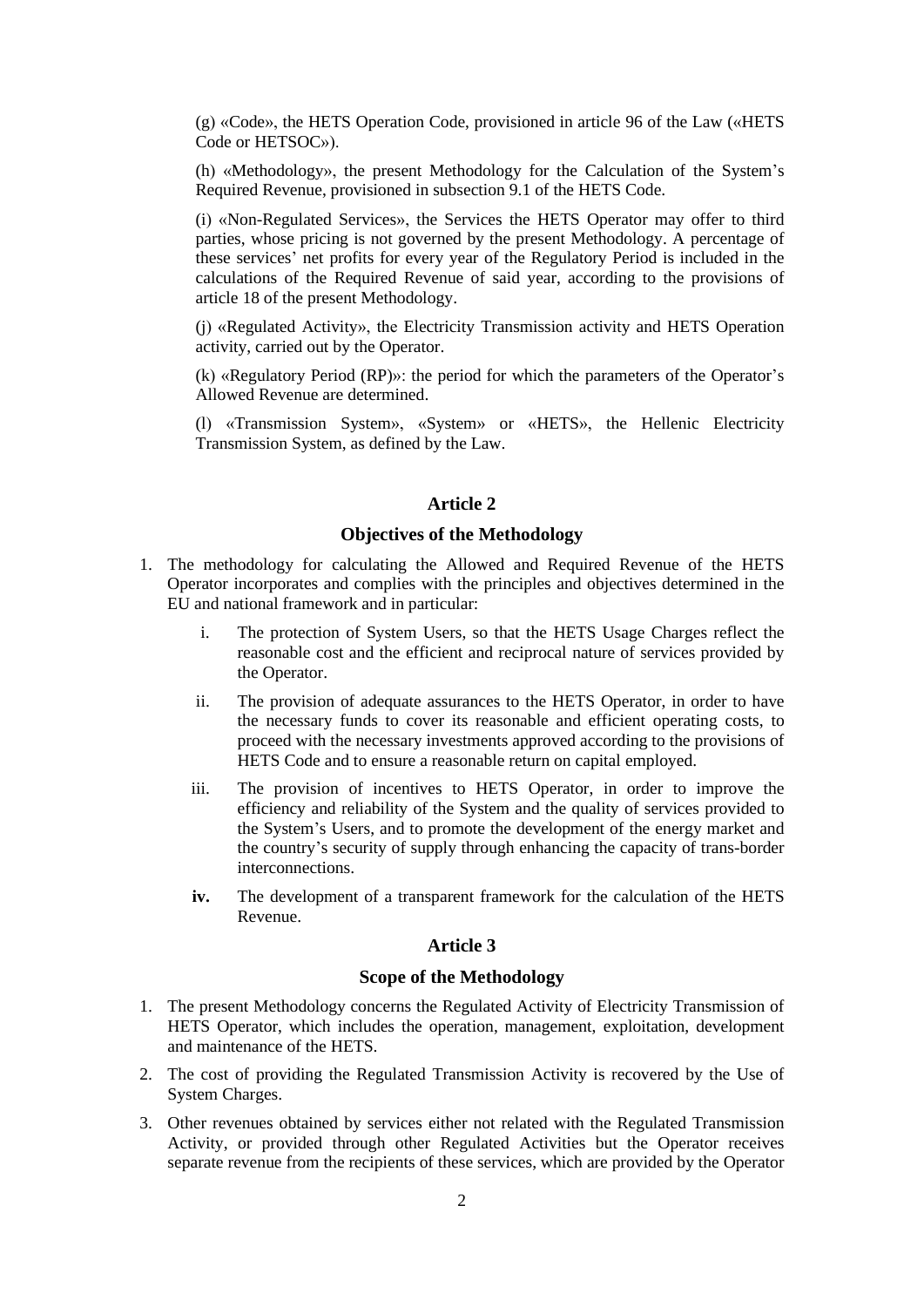using assets or / and human and other resources of the Operator, are deducted from the Allowed and Required Revenue, according to articles 7 and 18, respectively.

- 4. Paragraph's 3 rule does not apply if the data submitted by the Operator for the calculation of the Allowed Revenue for said services, the amounts relating to the accounts of the Statement of Financial Position and Income Statement have already been deducted. In this case, the cost of the aforementioned services must be separately recorded in order to be verifiable, and the allocation of any costs shared between a) the Regulated Transmission Activity and b) other activities and services, must take into account the Accounting Unbundling Rules approved by RAE. Especially for the Non-Regulated Activities, a percentage of the net profit is to be transferred for the benefit of the HETS Users, according to the provisions of article 18.
- 5. If the Operator belongs to a parent or affiliated company, the latter must:
	- i. Refrain from any action and ensure that any other legal entity affiliated or controlled by this company will avoid any action that may cause the breach of the Operator's obligations according to the present Methodology and the relevant institutional framework.
	- ii. Take all necessary measures to ensure that, at any time, the Operator holds all necessary resources according to the present Methodology, in order to exercise all its duties according to the applicable legislation on the Transmission of Electricity Regulated Activity.

#### **Article 4**

### **Regulatory Period**

- 1. Regulatory Period is the period for which all the parameters of the Operator's Allowed Revenue are determined.
- 2. The duration of the Regulatory Period (RP) is set at four (4) years.

#### **Article 5**

#### **Price Basis**

- 1. All calculations under the Methodology are carried out in nominal price terms. To this end, the figures used to calculate the Allowed Revenue are initially determined in constant price terms based on the current prices of the Year of Calculation. This concerns the following relevant parameters of the Allowed Revenue:
	- i. The operating costs, controllable (parameter O<sub>i</sub> of article 7) and noncontrollable (parameter  $U_i$  of article 7),
	- ii. The estimated revenues mentioned in article 3, paragraph 3 (parameter  $Y_i$  of article 7),
	- iii. The new and ongoing investments, according to the provisions of article 14,
	- iv. The new fixed assets expected to be created, put into commercial operation and included in the Transmission's Regulatory Assets Register (parameter A<sup>i</sup> of article 12),
	- v. The estimated value of assets about to be withdrawn due to sale or transfer from the Regulatory Assets Base (parameter  $F_i$  of article 12),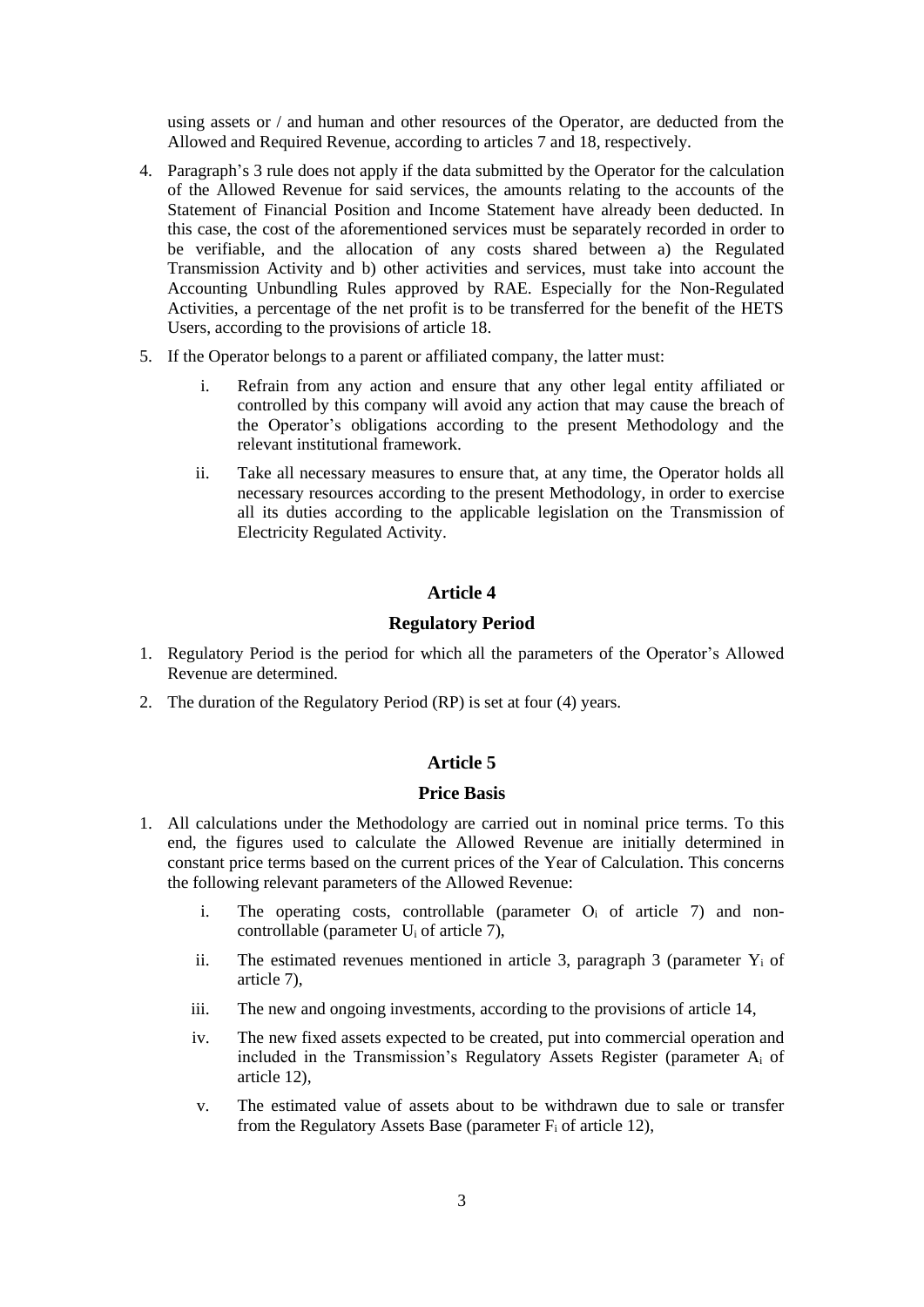- vi. The value of Contributions, Grants and available funds from Account Λ-Ε for trans-border interconnections projects, according to paragraph 6, article 12, and
- vii. The budgeted necessary Working Capital (parameter  $WC_i$  of article 12).
- 2. The conversion into nominal prices of the Allowed Revenue's parameters mentioned in the above paragraph 2 for every year of the Regulatory Period is carried out using the annual Average Consumer Price Index (ACPI), as estimated by reliable domestic (Bank of Greece, Ministry of Finance) or international (European Commission, International Monetary Fund) institutions, subject each time to an agreement with RAE.
- 3. The difference in the Allowed Revenue for each year of the Regulatory Period due to the deviation between the forecasted and the actual annual ACPI reported by the Hellenic Statistical Authority (ELSTAT), is settled according to article 18.

## **Data Verification**

- 1. The Operator is obligated to ensure that any ex-post data used in calculations specified in the present Methodology can be derived from audited reports or from publicly available information and is based on the Accounting Unbundling rules approved by RAE, and that variables or parameters used for the same calculations are sufficiently substantiated and based on clear assumptions that can be supported by available information sources.
- 2. The Operator is also obligated to ensure that the data submitted in compliance to the current article have been audited or verified by the Operator's Certified Auditors or another independent person with appropriate professional qualifications, training, skills and experience related to the specified subject matter, so that he/she is able to provide a valid assessment, consultation and analysis on the specific subject assigned to him/her.

#### **CHAPTER Β**

#### **Article 7**

#### **Allowed Revenue of the Operator**

1. The calculation of the Operator's Allowed Revenue (AR) shall be undertaken before the start of the RP and for each year i during that period, according to the following equation:

#### $AR_i = O_i + U_i + D_i + R_i + X_i - Y_i$

Where:

- **Ο<sup>i</sup>** the forecasted reasonable and efficient annual controllable operating expenditures for reference year i, in accordance with Article 9,
- **U<sup>i</sup>** the estimated annual non-controllable operating expenditures for reference year i, as per Article 10,
- **D**<sub>i</sub> the estimated annual depreciation of the fixed assets in the Regulatory Asset Base (RAB) of the Transmission activity for the reference year i, in accordance with Article 11,
- **R<sup>i</sup>** the allowed return on capital employed by the Transmission activity, excluding the capital employed for Projects of Major Importance, calculated as the product of the following parameters: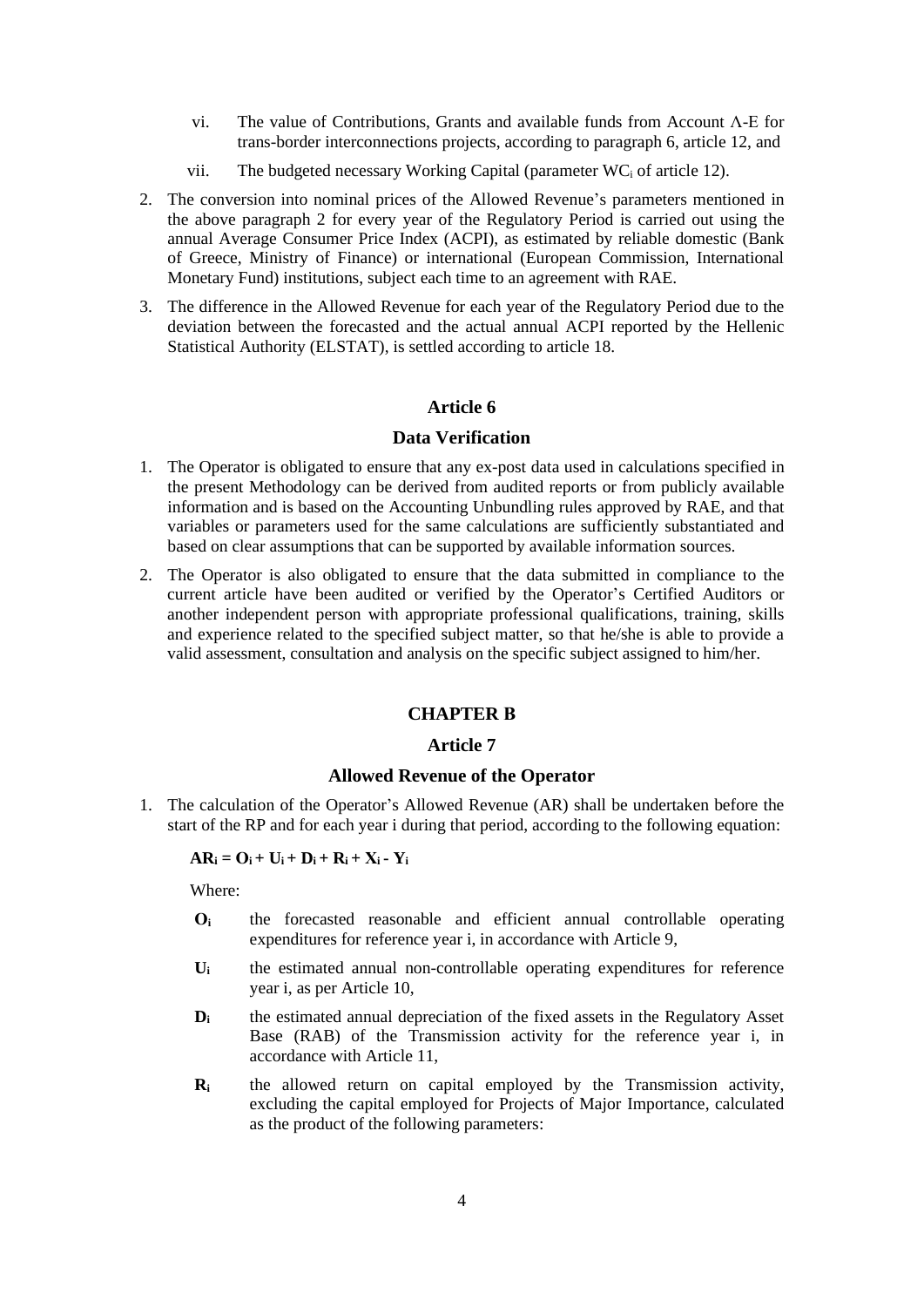- i. the estimated value of the RAB in the reference year i in accordance with Article 12, and
- ii. the nominal pre-tax percentage rate of return  $(r<sub>RAB</sub>)$  in accordance with Article 16.
- **Χ<sup>i</sup>** the allowed return on the capital employed by the Transmission activity for Projects of Major Importance, as defined in Article 17,
- **Y<sup>i</sup>** the estimated revenues from other Regulated and non-Regulated Activities in reference year i, according to paragraphs 3 and 4 of article 3, provided that these activities have not been recorded separately according to the approved Accounting Unbundling Rules and there are no distinct costs (capitalised costs and expenditures) related to these activities that have been excluded from the estimated expenditures of the Operator for the Regulated Transmission Activities.
- 2. In order to smooth as much as possible the fluctuations in the Operator's Allowed Revenue or the Use of System Charges within the RP, the Allowed Revenue values for each year i may be adjusted, provided that:
	- i. the sum of the present value of the initially calculated values is equal to the sum of the present value of the final values of the Allowed Revenue, using a discount factor equal to the nominal pre-tax rate of return ( $r_{RABi}$ ) of the preceding paragraph, as derived from Article 16, and
	- ii. the Operator's ability to finance its activities efficiently, is not undermined.

### **Operating Expenditures**

- 1. Operating Expenditures are defined as the reasonable and efficient costs of the Operator in carrying out its duties that are provisioned in the legislative framework, and which are deemed necessary for the proper operation and maintenance of the HETS in an adequate, secure, economically efficient and reliable way.
- 2. Operating Expenditures, depending on the degree of control by the Operator, are distinguished between expenditures which the Operator can control and determine (Controllable Operating Expenditures) and expenditures which the Operator cannot control and determine (Non-Controllable Expenditures).

## **Article 9**

## **Controllable Operational Expenditures (Ο)**

- 1. The determination of a reasonable and efficient level of controllable operating expenditures for the Operator's activities is undertaken before the start of the RP (exante), based on forecasts, according to the criteria of par. 7, considering:
	- i. The Business Plan submitted by the Operator for the entirety of the Transmission activity, where the estimated operating expenditures for all its activities as HETS' Operator are reported separately for each year of the RP.
	- ii. The most recent available unbundled financial statements of the HETS Operator, whence outturn operating expenditures are derived.
	- iii. The data that the Operator is obliged to submit regarding incurred controllable operating expenditures analyzed by activity, according to Annex A, and by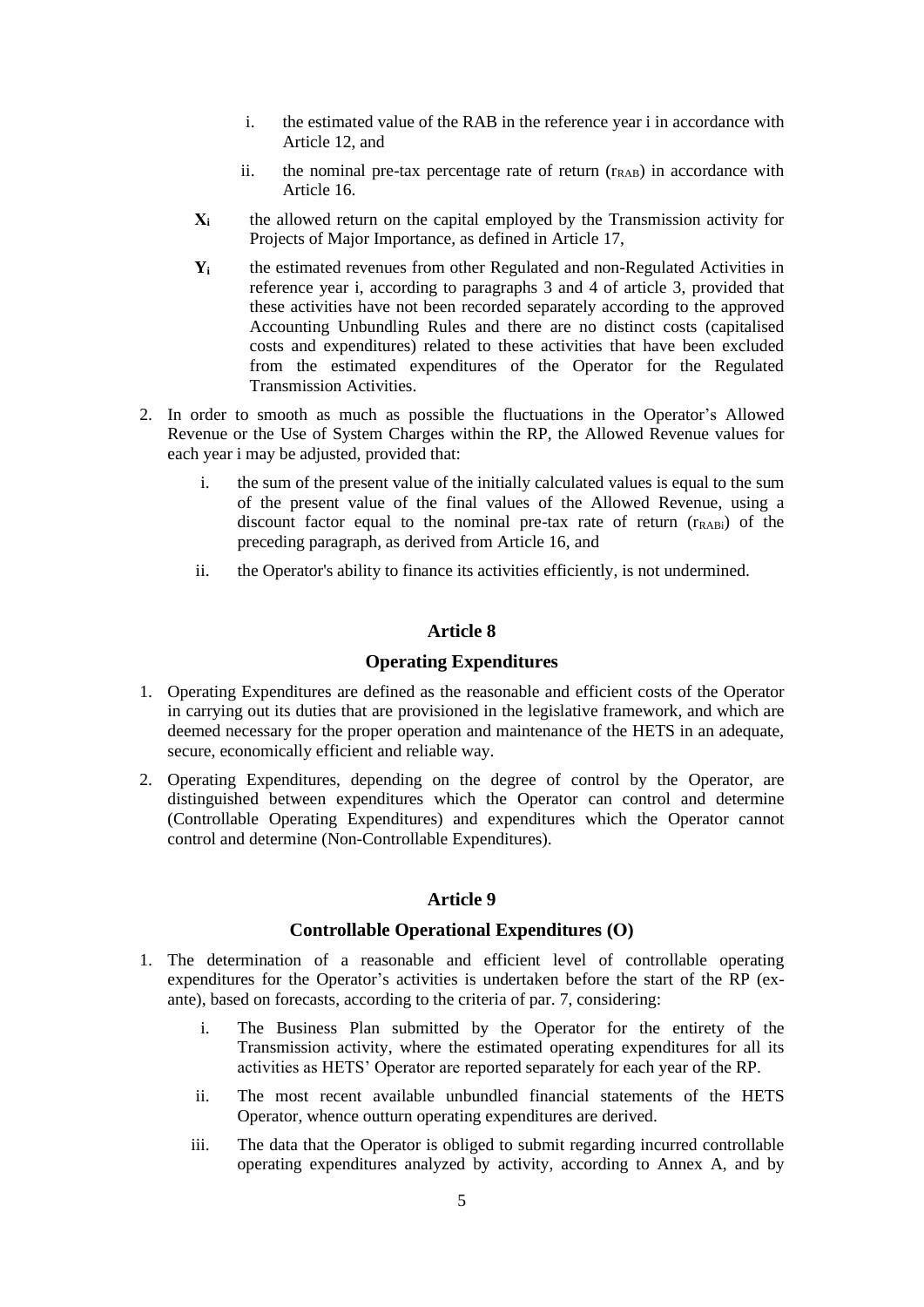expenditure category according to paragraph 2 of this article, and incurred Noncontrollable operating expenditures according to article 10, in accordance to the Operator's independent or unbundled financial statements and with independent verification (Certified Auditor's certificate).

- iv. The Operator's investment plan, according to the approved HETS Ten-Year Network Development Plan (TYNDP), as well as the investments' progress and their impact on HETS' operating and maintenance cost.
- v. results of specific audits or reviews commissioned to independent Consultants.
- vi. Benchmarking with the performance of other Operators, either overall or for special categories of expenses, considering the specificities of the HETS and any differences from the transmission systems of other Operators.
- vii. Results from Public Consultations on specific issues that significantly affect the operating costs of the Regulated Transmission Activity.
- viii. The need to continually improve the efficiency level of the Regulated Transmission Activity (relationship between the output of provided services and cost of the activity), as well the need of convergence towards economically optimal levels of the System's efficiency and the quality of provided services.
- 2. Controllable operating expenditures include the following categories:
	- i. Payroll: payroll cost for regular and temporary staff and Administration, with each of the three categories broken down to gross regular earnings, additional remuneration, employer contributions, overtime and shifts, expenditures to cover travel away from the permanent place of work and staff benefits. Especially for the latter category, the type and estimated cost of the higher in value benefits must be reported, as well as the framework from which these obligations derive from (legal regulations, collective agreements or Management decisions.)
	- ii. Third Party Payments: the cost arising from contracts concluded by the Operator with third parties in the context of the functions it performs.
	- iii. Third Party Expenses: the expenses related to services received by the Operator from third parties.
	- iv. Materials and consumables: all the expenses of the Operator for materials and consumables required as part of the Regulated Transmission Activity.
	- v. Other expenses: expenses that do not fall under any of the above categories of this paragraph and which are inextricably linked to the function of the Operator.
- 3. The estimation of the controllable operating expenditures should not include:
	- i. financing costs, as well as taxes or / and rents from long-term financial leases,
	- ii. taxes on the Operator's profits,
	- iii. unreasonable or inflated margin for services or goods that may be provided by an Affiliated Party to the Operator,
	- iv. provisions to cover either risks, such as, for example, provisions for bad debts, provisions for disputed legal cases or other claims, or expenditures relating to staff compensation upon termination,
	- v. expenditures that are not considered necessary for undertaking the Regulated Transmission Activitiy,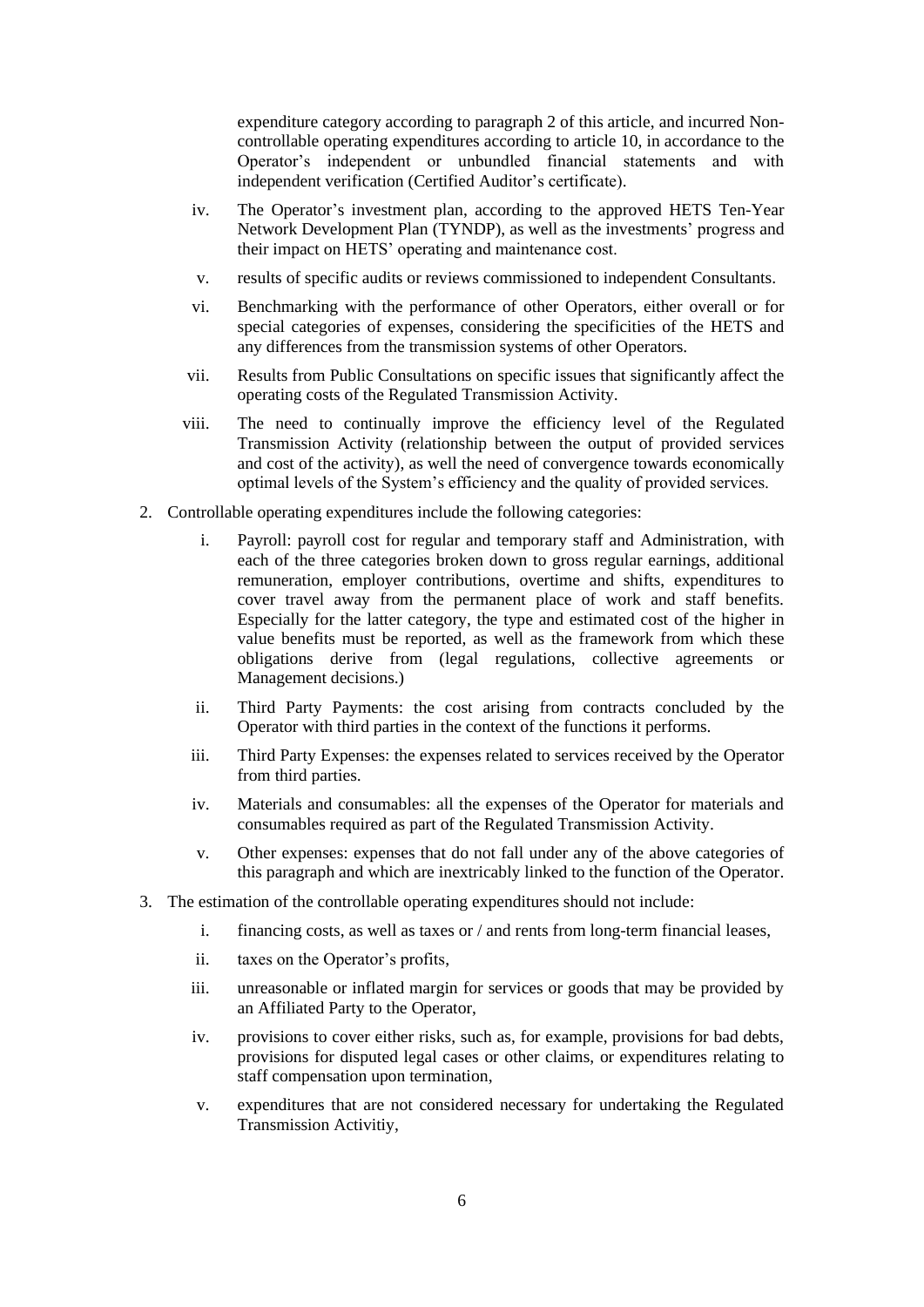- vi. the part of the operating costs financed by any type of subsidies and grants received by the Operator in connection with undertaking the Regulated Transmission Activity.
- 4. The determination of reasonable and efficient controllable operating expenditures for the RP will be based primarily on the Operator's revealed costs, according to the approach described in this paragraph. Using this approach, which may be used for total Controllable Operating Expenditures or for specific cost categories, and based on a detailed and substantiated proposal by the Operator regarding all parameters described below, RAE assesses the following:
	- i. Data for the Controllable Operating Expenditures (base opex) of the most recent available year of the previous RP (the second year before the Year of Calculation), or another representative year, taking into account also the Operator's estimates of controllable operating expenditures for the last two years of the previous RP, and
	- ii. Adjustments of the controllable operating expenditures for efficiency improvements, possible changes in the volume of the Regulated Transmission Activitiy, changes in the real prices of key resources and any discontinuous or step changes in costs that are not otherwise captured, according to the following equation:

## $O_i = O_{base}$  **x**  $(1 - E_i)$  **x**  $(1 + G_i)$  **x**  $(1 + PA_i) \pm C_i$

Where:

- **Οbase** base controllable operating expenditures they are generally equal to the outturn expenditure for the last available year of the previous RP, assessed for their reasonableness using the data and techniques discussed in paragraphs 1, 2, 3 and 5 of the present Article. The outturn expenditures can be adjusted by deducting expenses of non-reciprocal nature in relation to the Regulated Transmission Activity, as well as costs associated with one-off events unique to the previous RP.
- **E<sup>i</sup>** the efficiency factor for the reference year i, reflecting the cost savings that the Operator can reasonably be expected to achieve in the future due to productivity increases over time. In assessing forecast productivity, RAE may consider (among other things):
	- i. the Operator's historical productivity performance, using disaggregated cost data from the Operator,
	- ii. the forecast output growth for the Regulated Transmission Activity (and economies of scale),
	- iii. the expected future changes in technology and the forecasted specific business conditions of the Operator,
	- iv. total and/or partial productivity indices for the broader industrial sector in Greece, in the absence of easily comparable electricity transmission networks,
	- v. dynamic efficiency factors set by other European and developed countries' Regulatory Authorities with a similar regulatory framework and based on the available evidence from relevant literature.
- **G<sup>i</sup>** The growth factor in reference year i, which takes into account any expected change in the cost of the Regulated Transmission Activity as a result of changes in demand, the number of Users or other parameters that affect the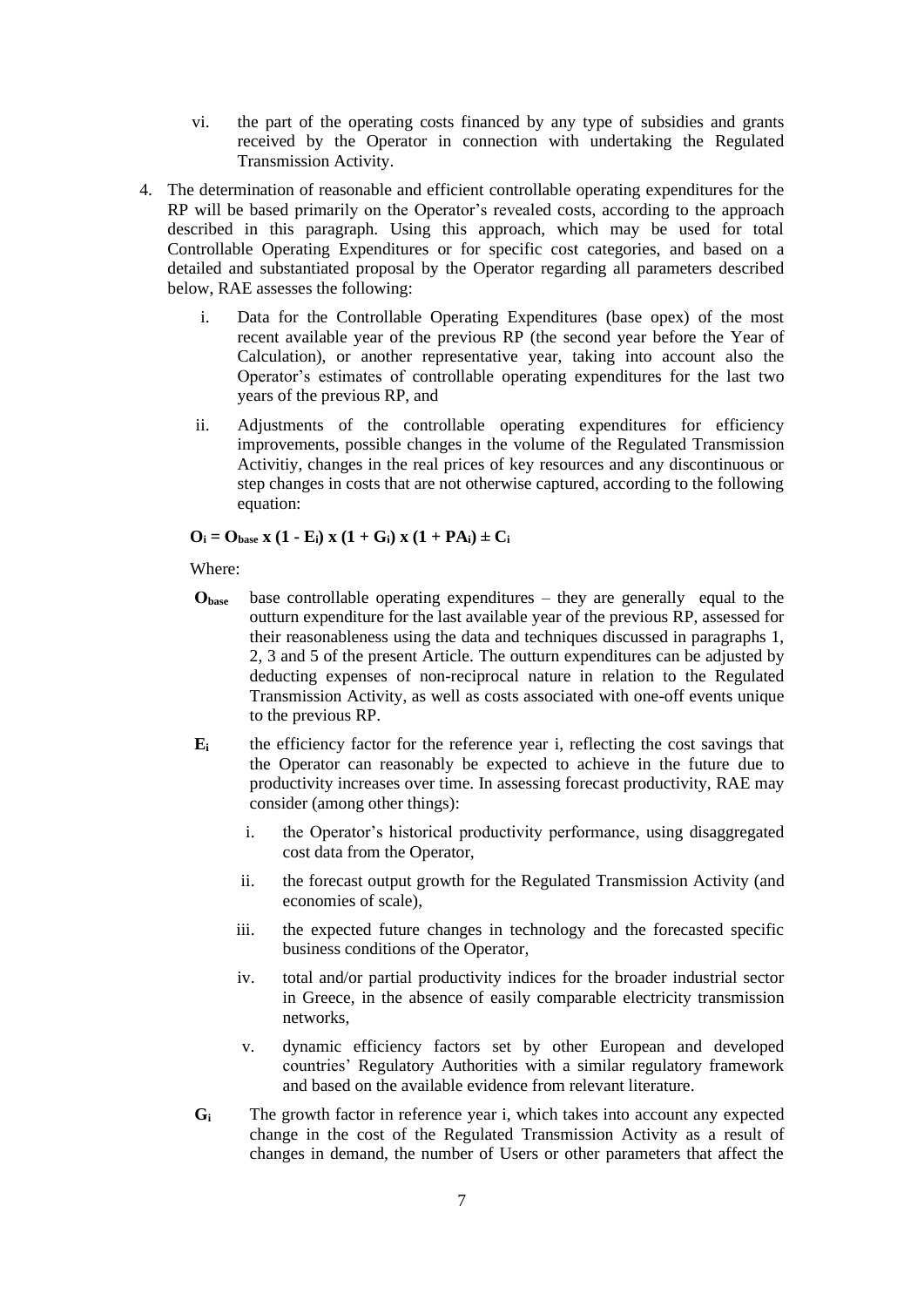operating cost of the Regulated Transmission Activity. For the estimation of this parameter, RAE can evaluate historical data provided by the Operator regarding the relationship between the relevant cost drivers and the operating cost of the Regulated Transmission Activity.

- **PAi** The adjustment for any changes in real prices of key resources in the reference year i, which takes into account that the cost of these resources may change according to the ACPI that is used for the determination of the Allowed Revenue. In order to calculate the necessary adjustment of this parameter the following is required:
	- i. Determination of the categories of expenditure to be examined (salary costs, materials, equipment, etc.) and any required split within each category (e.g. between general and specific elements of labour cost and materials), provided that there is an appropriate inflation index for these categories of expenditure.
	- ii. Estimation of price inflation for each expenditure category, by reference to relevant price indices issued by an independent institution, e.g. by the Hellenic Statistical Authority.
	- iii. Calculation of the real price adjustment for each expenditure category by comparing the price inflation estimate to ACPI.
	- iv. Assigning a weighting to each expenditure category, in order to calculate an overall real price adjustment for each year of the RP.
- **C<sup>i</sup>** The estimated important changes in controllable operating expenditures that arise if other costs need to be added (or subtracted) that have not been captured in the Obase year parameter or the rate of change (given by the product of the efficiency, productivity and real prices of key resources), but which are necessary and prudent and expected to be required at least for the entire next RP.
- 5. In assessing whether the cost related to services or goods potentially provided to the Operator by Affiliated Parties is reasonable and efficient, RAE may have regard to whether:
	- i. The transactions with the Affiliated Parties are carried out on the basis of fair competition ('arm's length'), indicatively through competitive tendering.
	- ii. The costs of the Affiliated Parties reflect the direct cost of providing the goods or services, including a commercially reasonable return or profit margin.
	- iii. It can be demonstrated that the costs of the Affiliated Parties are comparable to market benchmarks (if there are several market service providers for the relevant goods or services).
- 6. An incentive mechanism shall be established for the controllable operating expenditures, in accordance with Article 19.

## **Article 10**

### **Non-Controllable Operating Expenditures (U)**

- 1. Non-Controllable Operating Expenditures include the following predefined categories of expenditure:
	- i. Regulatory fees
	- ii. Local authorities' fees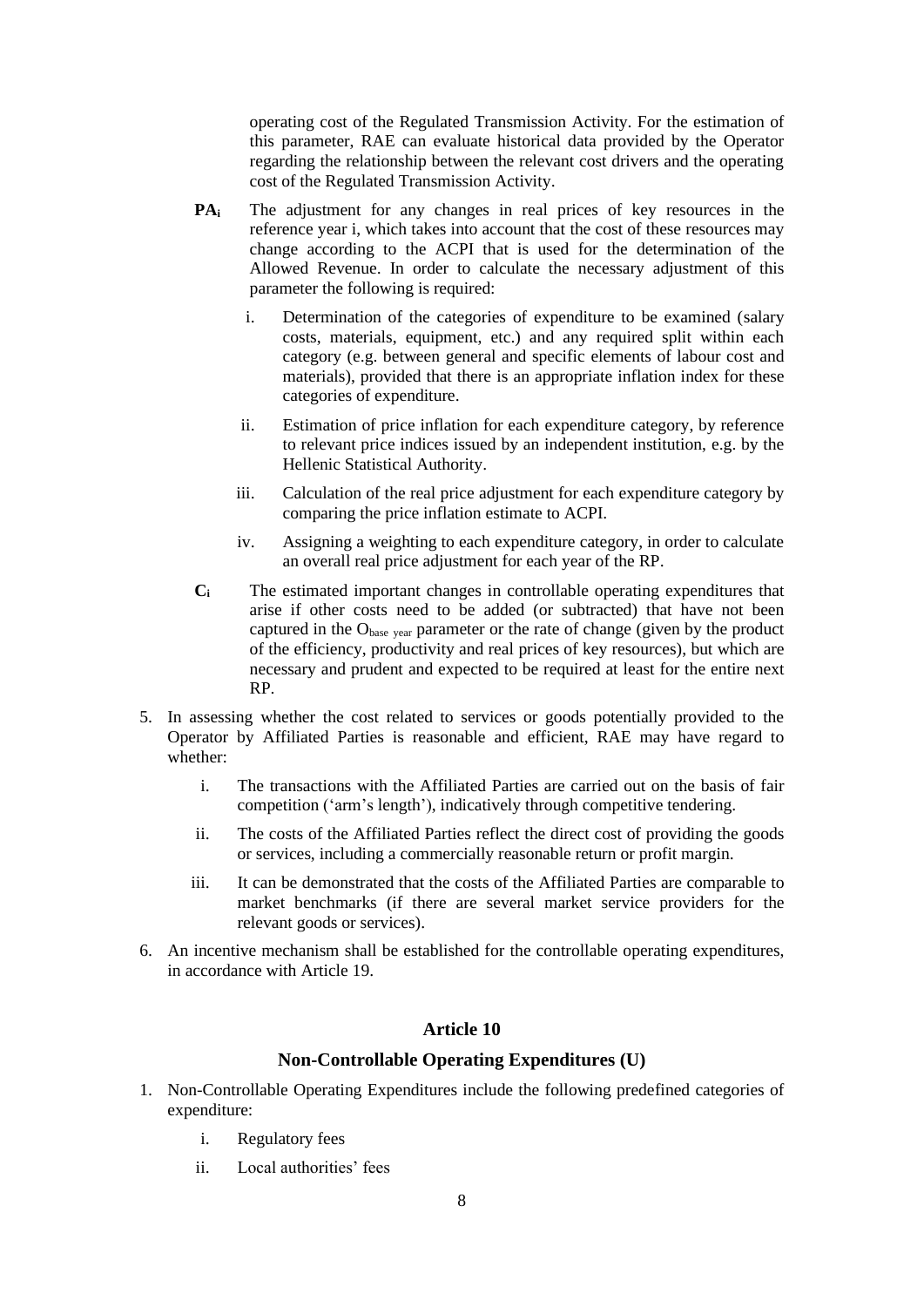- iii. Cadastral fees
- iv. Indirect taxes
- v. Rights of way
- vi. Costs from compensation offered on retirement (if they relate to noncontrollable expenses deriving from the legal framework in force).
- vii. Compensation costs and expropriation fees, but only to the extent and for the part that verifiably is not under the Operator's control. Moreover, the Operator is obliged to take action that can mitigate these expenses and that utilize cost compensating factors.
- 2. The list of non-controllable operating expenditures in paragraph 1 of this Article may not include all possible expenses of this kind. Therefore, the Operator may propose additional categories of non-controllable operating expenditures and their estimated levels, prior to the commencement of the RP, provided that the proposed expenditures meet all the following criteria:
	- i. They are material, specifically they represent at least two percent (2%) of the total annual operating expenditures.
	- ii. They are demonstrably non-controllable, according to data that the Operator is obliged to submit, and which proves that it cannot take any action that could mitigate the costs or that there are no offsetting factors at play. In particular, it is possible that the possibility of controlling these expenditures may concern only a certain part and not the entirety of the incurred costs.
	- iii. They are measurable and, after their approval and realisation, they may be certified by an independent source.
- 3. Deviations from the approved expenditure levels in this category shall be settled while determining the Required Revenue, by means of the parameter **P5** in Article 18.

### **Depreciation of Fixed Assets (D)**

- 1. Depreciation shall be calculated for fixed assets in commercial operation during year i of the RP. Depreciation is divided into:
	- i. Depreciation of existing fixed assets: refers to depreciation of fixed assets already registered in the Regulatory Assets Register (RAR) and the RAB or the SAB of Transmission during the Year of Calculation,
	- ii. Depreciation of new fixed assets: refers to depreciation of fixed assets generated either by new investments in year i of the RP or by ongoing investments from previous years to be included in the RAR and the RAB or in the SAB of Transmission or separate Projects of Major Importance within the RP, on the basis of the implementation schedule of the investments under the approved TYNDP.
- 2. Depreciation shall be calculated ex-ante for each year of the RP, based on estimates for the value of fixed assets (new and existing). For the determination of depreciation of each year i of the RP the following apply:
	- i. Depreciation of new fixed assets shall be calculated taking into consideration the useful life defined for each category of fixed assets and which has to be reflected in the RAR. In the case of Projects of Major Importance, depreciation may be calculated on the basis of a useful life which may differ from that of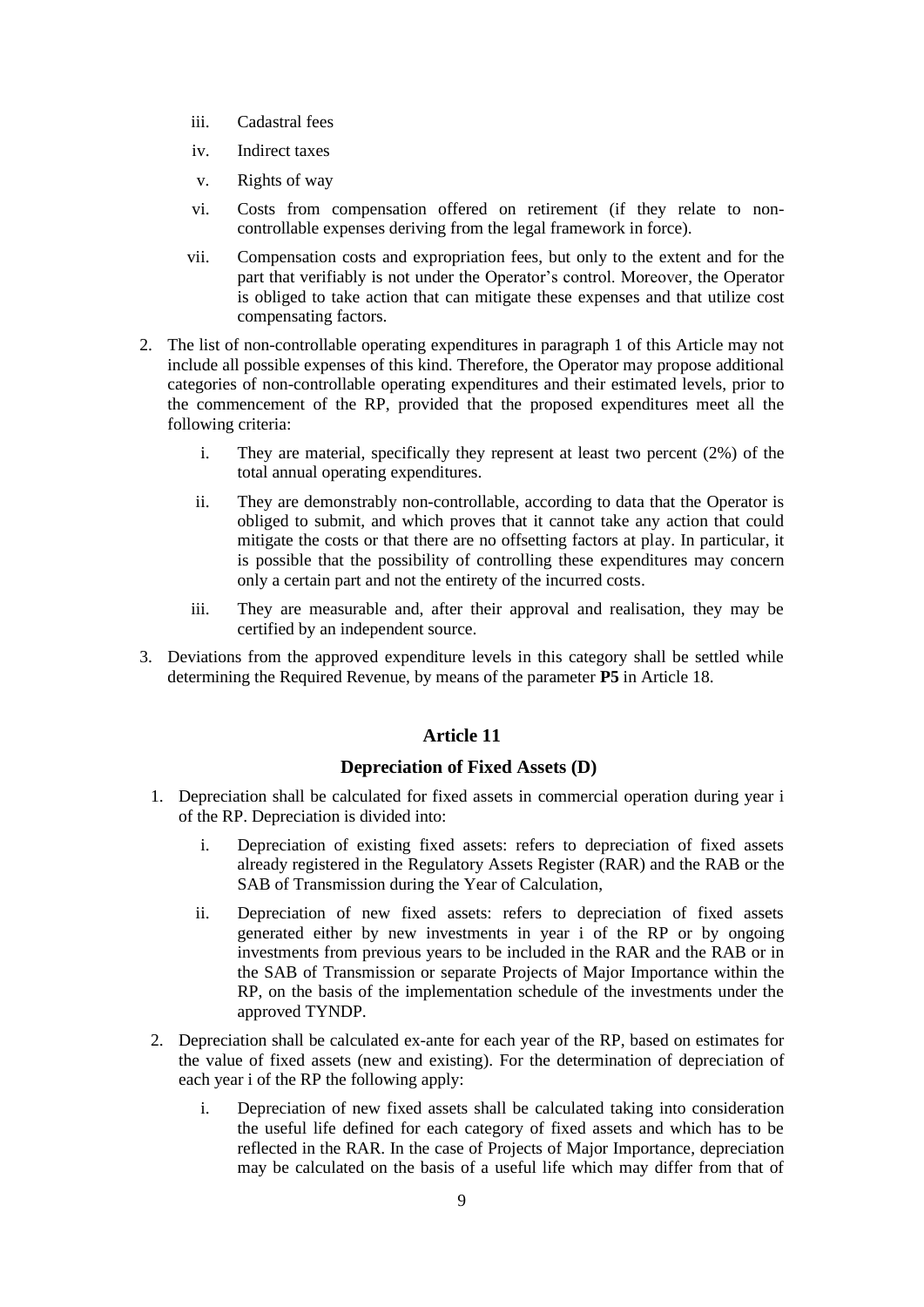other fixed assets, in accordance with a relevant RAE decision. When estimating depreciation, it is assumed that new assets enter into operation in the middle of year i.

- ii. Depreciation of fixed assets that existed prior to the start of the RP is calculated on the basis of their residual life, consistent with the RAR and the RAB of year i-2 or from the SAB statement, taking into account the additions to fixed assets from investments within the year of calculation (i-1).
- iii. Depreciation of fixed assets which are to be withdrawn within year i of the RP shall be calculated on the assumption that the withdrawal occurs in the middle of year i and in accordance with Article 12, par. 2.
- iv. In the above estimates, the depreciation corresponding to the share of the fixed assets funded by Contributions and Grants is not included, the value and depreciation of which are monitored separately in a file which should be submitted together with all the necessary data for calculating the Allowed Revenue, in accordance with Article 20.
- 3. Depreciation is calculated on a straight-line basis.
- 4. Deviations from the forecasted depreciation shall be settled while determining the Required Revenue, by means of parameter **P2** of Article 18.

#### **Article 12**

#### **Regulatory Asset Base (RAB)**

- 1. Regulatory Asset Base (RAB) is defined as all the capital employed in the Regulated Transmission Activity of the HETS Operator, which is compensated through Use of System Charges.
- 2. The RAB at the end of each year i of the RP is calculated using the following formula:

 $\mathbf{RAB_i} = \mathbf{RAB^{\pi}_{i-1}} + \mathbf{WIP_i} + \mathbf{A_i} + \mathbf{WC_i} \cdot \mathbf{D_i} \cdot \mathbf{F_i} \cdot \mathbf{H_i}$ 

Where:

- RAB<sup>T<sub>1-1</sub>The estimated undepreciated value of HETS' fixed assets, which are expected</sup> to be in commercial operation in year i-1, taking into account the ex-post value of fixed assets in previous years as resulted from the RAR and its estimated evolution based on the investments approved in the TYNDP, as defined in Article 13, excluding the part of the fixed assets value that was financed through Contributions or Grants.
- **WIP<sup>i</sup>** The estimated capital invested in ongoing projects (work in progress), formed by investments in year i and previous years of the current or/and previous RP, in accordance with Article 14. For capital invested in year i, it is assumed that funds are invested in the middle of that year i**.**
- **A<sup>i</sup>** The new fixed assets estimated to be included in the RAR of Transmission within year i, based on the timeframe for undertaking the investments of the approved TYNDP. For the year i, it is assumed that the new fixed assets are put into commercial operation and are incorporated in the RAR in the middle of year i. In case of multi-year projects which are concluded and included in the RAR within year i, it is assumed that the required capital for the conclusion of the project is invested in the middle of year i.
- **WC<sup>i</sup>** The forecasted required Working Capital. The Working Capital is defined as the average net amount of capital required for the short-term financing of the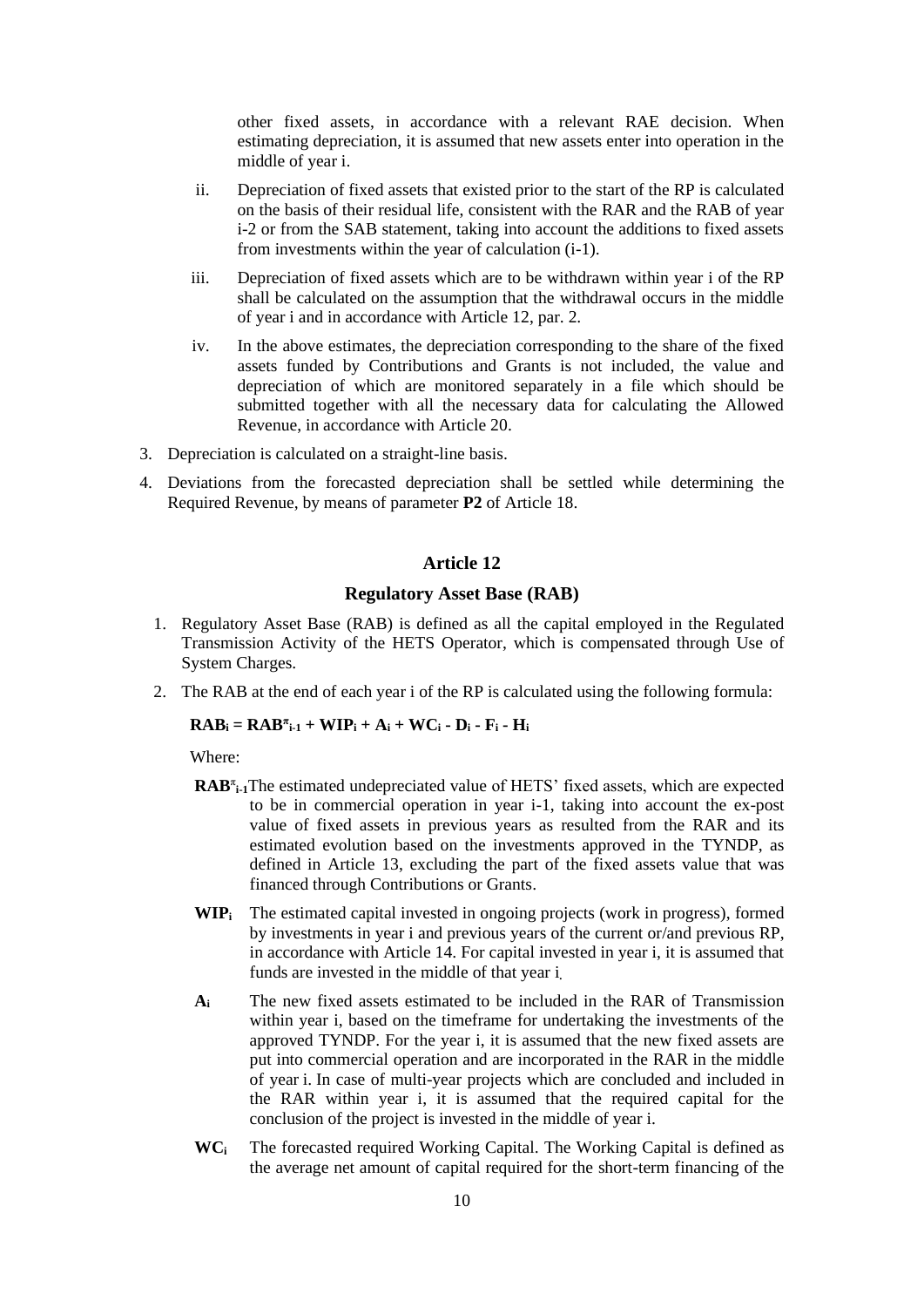Operator for the Regulated Transmission Activity. This amount is derived from detailed estimates and sufficient documentation based on (i) a study submitted by the Operator regarding the company's cash needs and in particular a "lead-lag" study which estimates and determines the average time difference between when expenses ("lead") should be paid and when the company's revenue ("lag") is expected to be collected, and (ii) a study of the company's necessary materials inventory**.**

- **D<sup>i</sup>** The estimated annual depreciation of the fixed assets of the RAB for the Transmission activity of the reference year i, in accordance with Article 11.
- **F<sup>i</sup>** The estimated value of fixed assets to be removed from the RAB due to sale or transfer in each year i of the RP under consideration, which is defined as the higher amount between the estimated potential proceeds from the sale or transfer of these assets to other parties and the fair value of these assets, assuming that the transfers or sales will take place in the middle of year i. The actual revenue from the sale of assets taking place in each year i are not factored in for the purposes of **P6<sup>i</sup>** of Article 18.
- **Η<sup>i</sup>** The estimated value of fixed assets to be removed from the RAB with the intention of being re-used by the Operator or following withdrawal from service due to failure or damage, which is defined as the undepreciated value of these fixed assets during the withdrawal year i and determined by reference to the Regulatory Assets Register (RAR), on the assumption that the withdrawals take place in the middle of year i. Cases of fixed assets withdrawn due to damage by force majeure are excluded, assuming it concerns assets of significant value and the Operator verifiably had not been able to take any action to mitigate the damage or there are no compensating factors to reclaim.
- 3. In cases where a large scale withdrawal of fixed assets for one or more categories in order to replace them, for the introduction of new technologies and the modernization of the System, is deemed necessary, the Operator should submit a detailed cost-benefit analysis, in accordance to the provisions of paragraph 4, article 14, in order for RAE to assess these projects separately and, based on the necessity and particular features of each investment, to decide on how to recover the value of this category of withdrawals.
- 4. Between RPs, the value of the RAB should be updated based on:
	- i. the investments that were actually realised during the previous RP, up to and including the last year for which outturn data are available (the second year before the Year of Calculation),
	- ii. the outturn (up to and including the second year before the Year of Calculation) of invested capital for projects that remain in progress,
	- iii. the depreciation of fixed assets, as per the RAR for each year of the previous RP (up to and including the second year before the Year of Calculation),
	- iv. the withdrawn fixed assets, either sold or transferred during the previous RP and up to the second year before the Year of Calculation  $(F_i)$ , the value of which is defined as the higher amount between the revenue from the sale or transfer of said assets and their fair value.
	- v. outturn data regarding the initially estimated investments, capital invested in ongoing projects, depreciations and withdrawals for the last two years of the RP prior to the previous RP.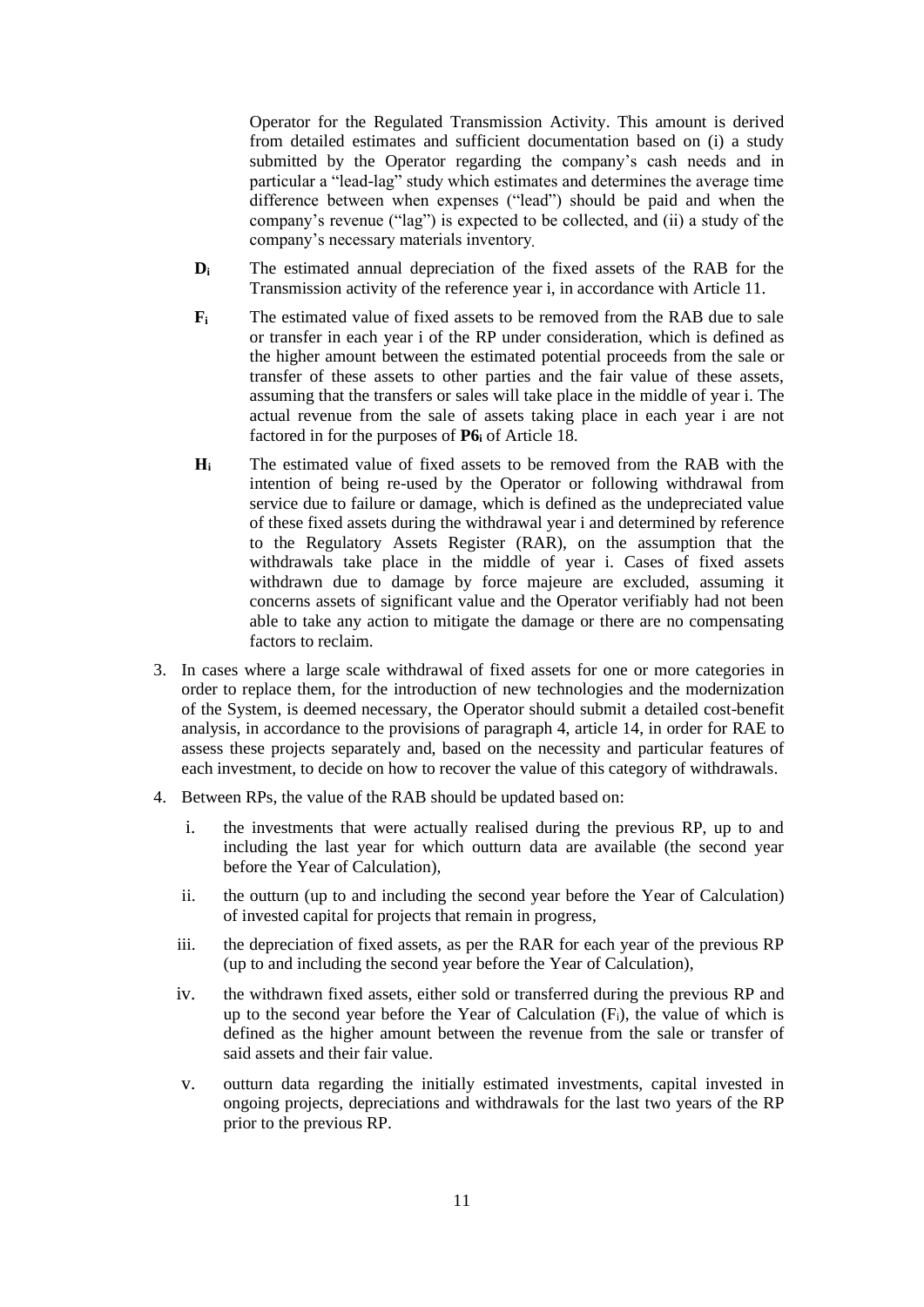- 5. For the purposes of the above revision, RAE may recognise only part of the outturn costs of certain investments, if it considers after an ex-post review of the investments in accordance with Article 15 that such costs or fixed assets are inefficient or that they include an unreasonable or inflated profit margin from an Affiliated Person.
- 6. The value of Contributions, Grants and available funds from Account Λ-E ("Λ-Ε") for Interconnection projects that financed fixed assets, as well as the fixed assets that have been separated according to RAE's approved Accounting Unbundling Rules, shall be monitored separately and are not included in the value of the RAB.
- 7. The RAB is not subject to any revaluation.

#### **Regulatory Assets Register**

- 1. The Regulatory Asset Register (RAR) is the statement which includes all the operating assets of the Transmission activity, including the long-term leases / fixed assets use rights. It is maintained for regulatory purposes by the Operator of the Transmission Network and is not subject to revaluation, other than the updates taking place between RPs.
- 2. The abovementioned statement, which is audited by a Certified Auditor for its correctness and completeness, provides the required detailed information regarding:
	- i. the categories of fixed assets (existing and new), the cost (acquisition and undepreciated at the end of the year) of fixed assets, the year of acquisition and the year in which the fixed assets are put into operation, as well as the lifetime of fixed assets (economically useful and remaining), based on which depreciation is calculated,
	- ii. the undepreciated value of the fixed assets at the end of each year of the Regulatory Period,
	- iii. the amount of annual and cumulative depreciation per fixed asset category,
	- iv. the referencing of the fixed assets to the corresponding project codes of the TYNDP and
	- v. the long-term leases / asset use rights.
- 3. The capitalized interest is not included in the opening value of the assets that are registered in the RAR, except in cases referred to in article 22 of this Methodology.

### **Article 14**

#### **Investments**

- 1. Investments, refer to capital expenditures incurred during the RP, which are forecasted and monitored separately for each year i, in accordance with the latest approved TYNDP of the HETS and the Business Plan of the Operator submitted to RAE in accordance with article 20.
- 2. Subject to the provisions of article 17, par. 3, the investments included in the RAB are divided into two categories:
	- i. new investments: investments planned within a given year i of the RP, which are not to become operational and are not to be included in the RAR within that year; and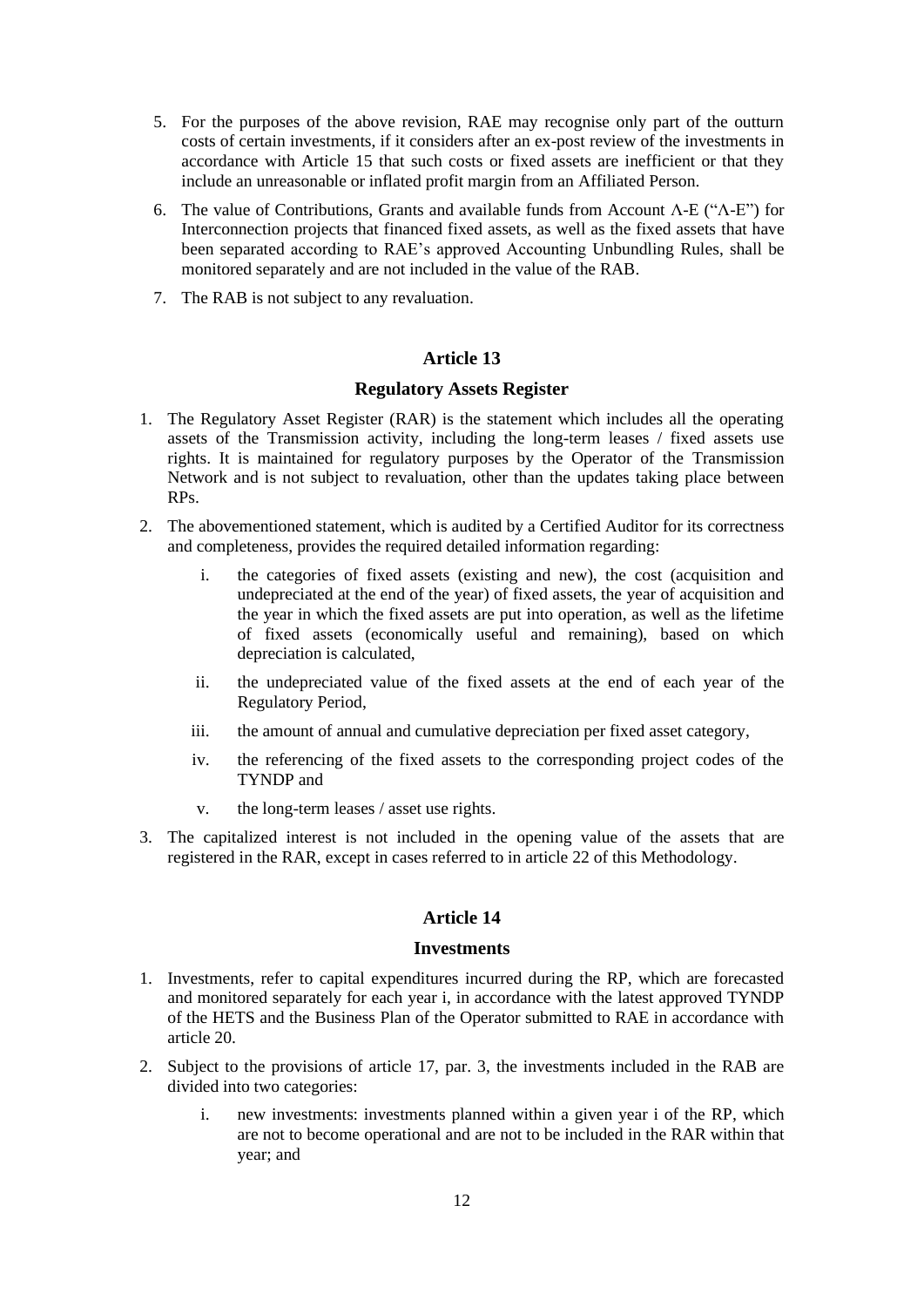- ii. ongoing investments: investments commenced in previous years and which remain in progress in year i of the RP.
- 3. For the assessment of investment expenditures in accordance with the provisions of the HETS Code and this Methodology and in order to monitor more effectively investments in relation to parameters affecting their level, investment costs shall be distinguished, depending on the activity they relate to, into the general categories described in Annex B. In terms of their type, investment costs are further divided, indicatively, into:
	- i. Operator's payroll costs,
	- ii. Cost of materials,
	- iii. Contract costs and other costs.
- 4. For a significant investment in budgetary terms relating to the reinforcement or replacement and refurbishment of the Network, particularly where it replaces fixed assets with a remaining useful life, and which have therefore not been fully depreciated in the RAB, the Operator must substantiate the investment and the need to withdraw or replace the existing fixed assets by submitting a cost-benefit analysis according to the provisions of subsection 8.3, par. 1. C) of the HETS Code.
- 5. Furthermore, for a more detailed monitoring of cost elements constituting the outturn investment expenditures and the establishment of a database of investment costs, it might be necessary to further categorise and/or analyse investment expenditures (indicatively, outturn expenditure per project, distinction between System reinforcement projects and System expansion projects for Users' connection, distinction between procurement and equipment installation costs relating to the installation of registered meters, analysis of other direct costs such as studies, permits, land and expropriations, civil engineering works, supervision-acceptance of works, contract costs with affiliated). The additional categorisation and analysis of investment costs is combined with corresponding quantitative data for the projects and is determined by a RAE decision following a public consultation.
- 6. Any deviations from approved investments in previous years shall be settled in accordance with Article 18 (parameter **P2** of the Revenue Requirement), and subject to Article 15.
- 7. In the case of ongoing projects for which there is a deviation of more than one year in relation to the approved completion schedule in the TYNDP, the Operator is obliged to submit a report documenting the causes of this deviation, in order for RAE to consider whether or not these projects should be included in the RAB.

## **Ex post Investment Review**

- 1. When determining the investments to be included in the RAB in accordance with Article 12, paragraph 5, RAE may undertake an ex-post review of realised investments to assess their efficiency and whether said investments were prudent, in accordance with the specific provisions of this Article.
- 2. The ex-post review of realised investments is undertaken based on outturn data for a period which is equal to the RP and ends two years before the end of the previous RP. The assessment is generally limited to cases where there is material overspending compared to the total forecasted costs for the period in question. The materiality threshold will be considered to have been met where the overspend is equal to five percent (5%) of the cumulative capital expenditure of the Operator during the review period, as determined based on the approved Investment Plan.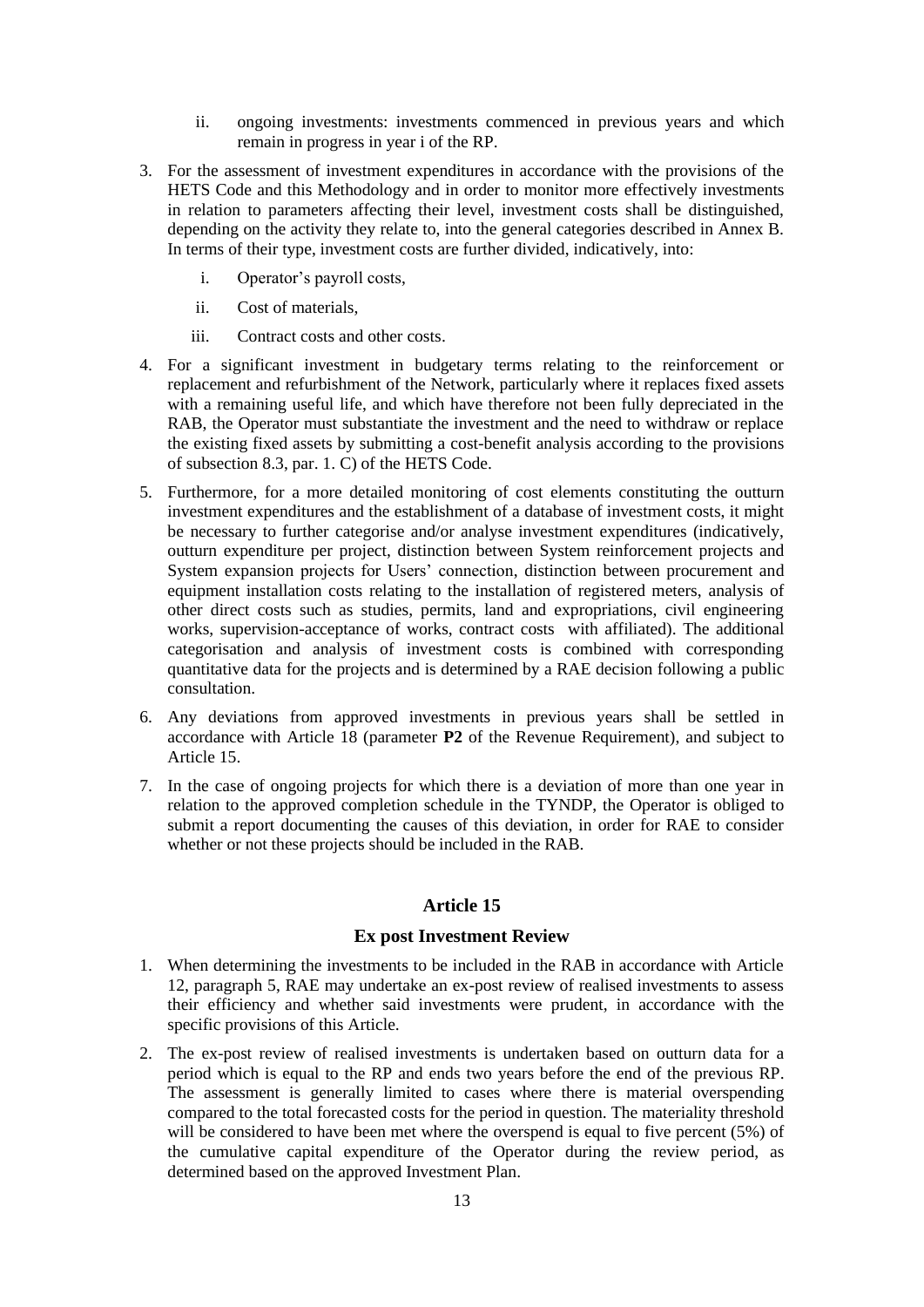- 3. Subject to the materiality threshold of the previous paragraph, the nature and scope of the ex-post review are determined by whether the overspend relates to investment plans previously identified and approved in the Ten-Year Network Development Plan and were included in the Operator's approved Investment Plan.
	- i. For material overspends on investments that are included in the approved Investment Plan (TYNDP), the review shall entail a cost assessment. This review must consider any procurement procedures employed by the Operator for the implementation of the investment projects, it must examine the causes of the cost overruns, and it must determine whether these causes can be ascribed to the Operator's actions or to external factors outside Operator's control.
	- ii. For projects that were not included in the approved Investment Plan (projects other than those forecasted and approved in the TYNDP), with the exception of Users' connection projects, the ex post assessment may focus on both the need and cost of the investment. To evaluate the effectiveness of such investments and their contribution to System's efficiency, RAE takes into consideration the circumstances prevailing at the time of the investment decision, and the factors that could have reasonably been considered at the time the relevant capital expenditure was undertaken. The Operator must also demonstrate why the realised expenditure could not have been predicted at the time of developing the TYNDP.
- 4. Without limiting the factors that RAE may consider in assessing the prudency and efficiency of realised investments, RAE may also take into consideration:
	- i. Whether the expenditure was related to the requirements set by RAE or under relevant laws and regulations.
	- ii. Whether alternative ways of addressing the requirements and needs were considered and justifiably excluded by the Operator.
	- iii. Whether accepted good or best practices were followed by the Operator.
	- iv. The degree to which the costs associated with improved performance indicators that are regulated through financial incentives are considered effective in relation to the improvement they achieve.
	- v. Whether the Operator acted prudently in procuring goods, works and services at a reasonably low cost, including whether an appropriate competitive tendering process was followed.
	- vi. Whether the construction timeframe was appropriate, considering the current and projected demand and Quality of Service.
- 5. RAE, after revaluating and assessing the investments, conveys its conclusions to the Operator, to submit any comments within a set deadline.
- 6. If, after consulting with the Operator, RAE determines that certain expenditures are not in accordance with the criteria of paragraphs 2 and 4 of this article, it reduces the value of the investment to be added to the RAB by such amount as corresponds to part or total of these expenditures.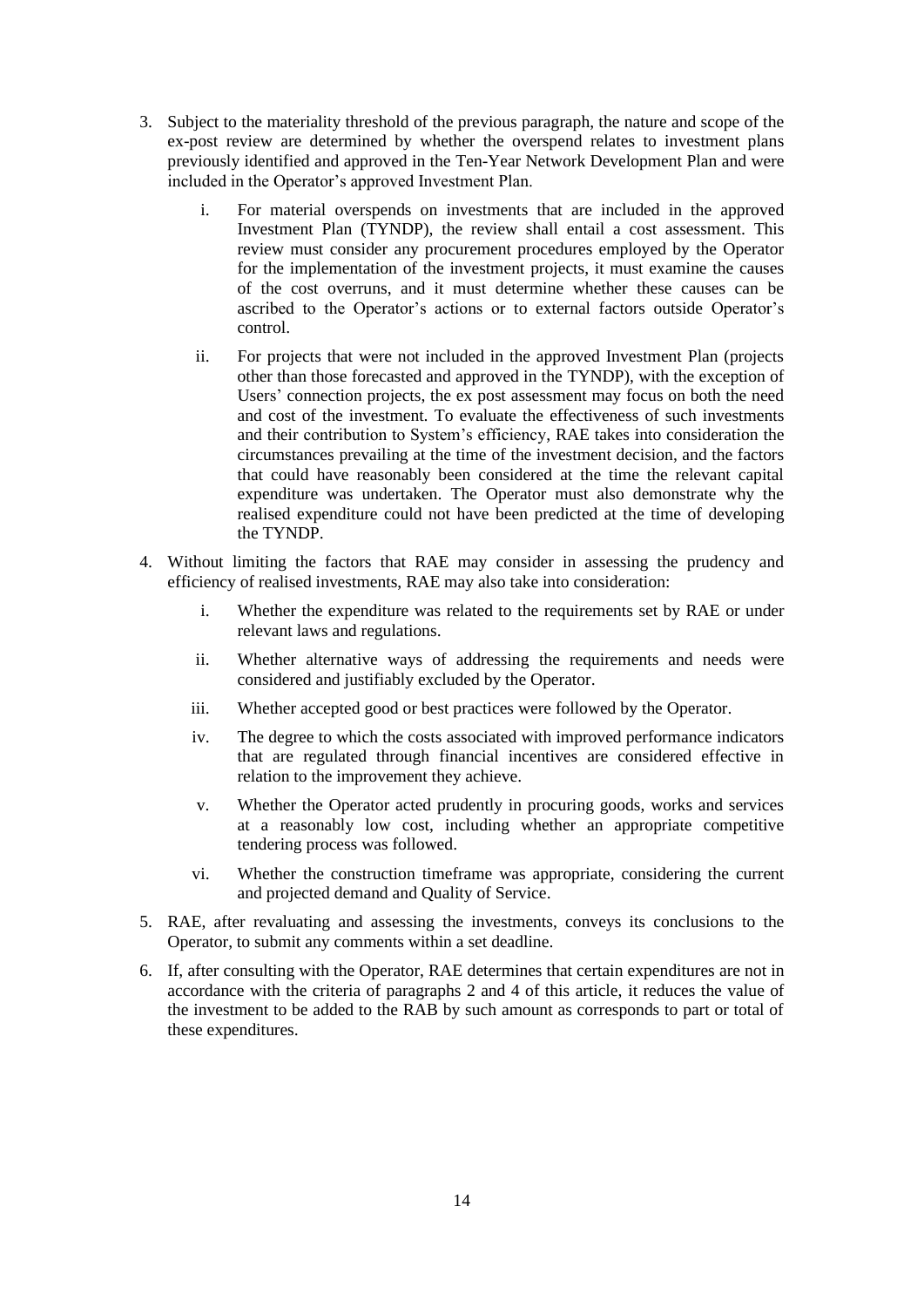## **Calculation of Return on the Regulatory Asset Base**

1. The percentage rate of return on the RAB  $(r<sub>RAB</sub>)$  is uniform for the duration of the RP (subject to article 18, par. 1) and is calculated on the basis of the Weighted Average Cost of Capital in nominal pre-tax terms (WACC<sub>pre-tax, nominal</sub>), according to the following formula:

WACC<sub>pre-tax,nominal</sub> = 
$$
g \times r_d + (1 - g) \times r_e / (1 - t)
$$

Where:

- **g** gearing ratio
- **r<sup>d</sup>** cost of debt
- **r<sup>e</sup>** cost of equity, post-tax nominal
- **t** corporate tax rate on profits applicable for the first year of the RP.
- 2. **Gearing ratio.** The level of gearing to be used in the Weighted Average Cost of Capital calculation is determined by RAE prior to each RP. The level of gearing is set based on RAE's assessment of an efficient financing structure and need not be equal to the actual ratio of Debt to the sum of Debt and Equity of the Operator, that is, it is a notional gearing ratio.
- 3. The notional gearing ratio, with the exception of the first RP (which is defined in accordance with article 22, par. 1), must be within a range from 45% to 60%.
- 4. In setting the level of notional gearing within the scope of par. 3 of this article, RAE will take into consideration the following:
	- i. Setting a gearing level that does not lead nor is likely to lead to difficulties in financing the Regulated Transmission Activity or to financing costs that create an unfair burden on System Users, considering the Operator's investment programme.
	- ii. The level of gearing applied to other regulated businesses in the energy sector in Greece.
	- iii. The European practice and the decisions of regulatory authorities in countries with similar regulatory frameworks and economic environments to those of Greece.
- 5. In any case and in order to ensure capital adequacy in undertaking the Regulated Transmission Activity, the ratio of Debt to the sum of Debt and Equity of the Operator cannot be greater than 0.7.
- 6. **Cost of debt**. The estimated cost of debt is equal to the risk-free rate (which may differ from the one used for the cost of equity) plus a debt premium. The debt premium is the estimated premium over the risk-free rate that the Operator must pay to finance its debt and reflects the additional risks of the Operator, taking into account its credit rating (if so rated) and the gearing ratio.
- 7. In calculating the debt premium, RAE will take into consideration the following:
	- i. The historical and estimated weighted cost of debt of the Operator for the Regulated Transmission Activity as to the outstanding balance of loans.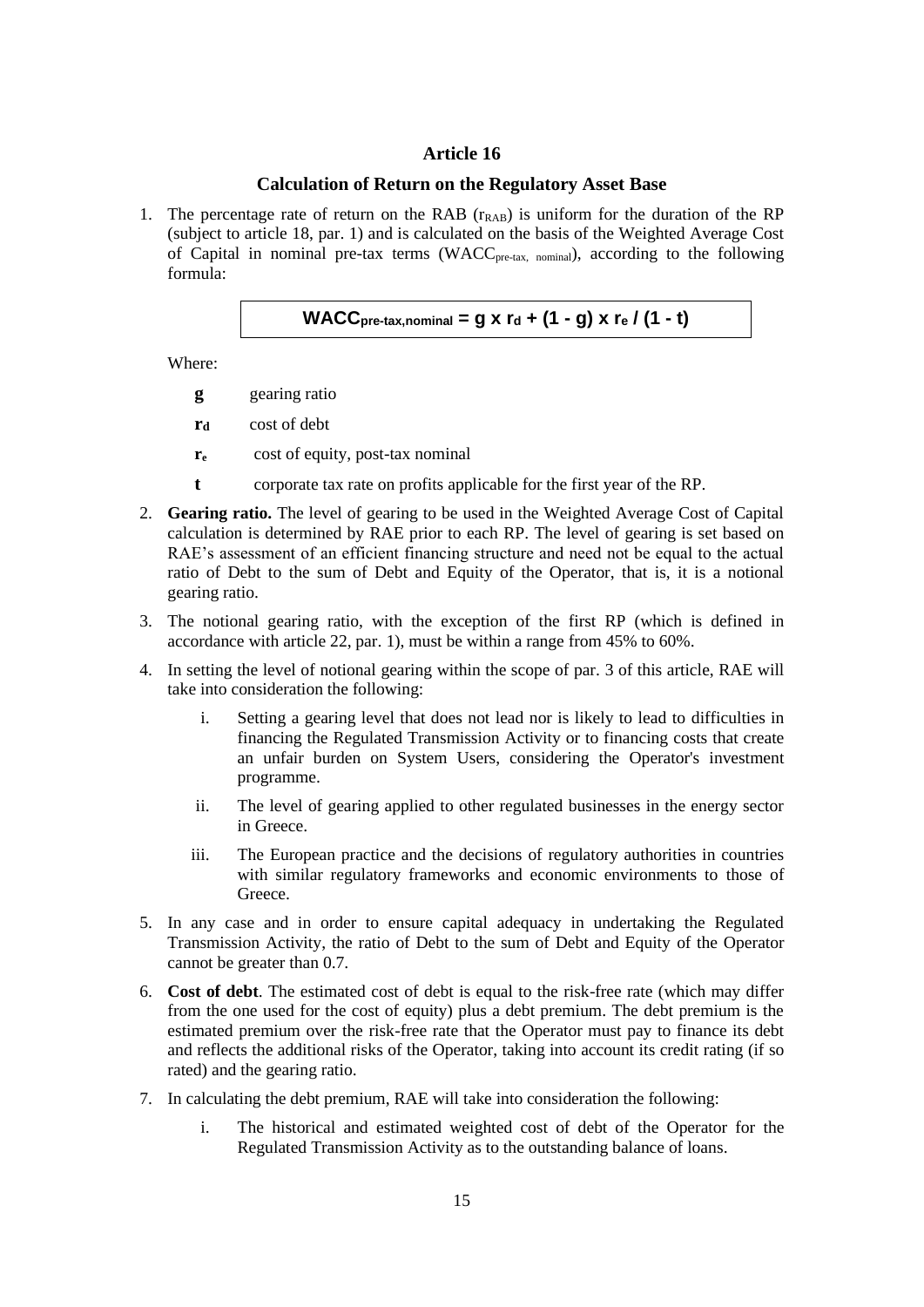- ii. The historical (5-10 years) average yield on medium to long term corporate bonds issued by companies of the energy sector, in Greece and elsewhere in Europe, which operate in similar business and regulatory environments, and risks, and have similar credit ratings to the Operator's. In addition, estimates of the borrowing risk of companies with a direct or indirect relationship with the Operator shall be considered.
- iii. Assessments for other regulated companies in the energy and infrastructure sectors in Greece.
- 8. **Cost of equity post-tax, nominal**. The estimated cost of equity **(re)** of the Transmission Activity is calculated at nominal prices after tax according to the following formula:

```
r_e - post-tax, nominal = r_f + \betaequity x MRP + CRP
```
Where:

**rf** risk-free rate

**βequity** beta factor

**MRP** Market Risk Premium

**CRP** Country Risk Premium

- 9. **Risk-free rate**. In estimating the risk-free rate, RAE will primarily rely on the historical and current average yields on 10-year government bonds of Eurozone Member States and in particular the 10-year government bond of that Eurozone Member State with the lowest yield. Specifically, when examining this parameter, the following are considered:
	- i. historical data on government bond yields,
	- ii. temporary or unique circumstances (for example, and without limitation, the actions of the monetary authorities, such as quantitative easing and other monetary policies) impacting the calculated risk-free rate.
- 10. **Beta factor.** Relates to the volatility factor (sensitivity) of the return on equity of the Operator in comparison with the Market. The beta factor estimation takes into consideration:
	- i. Historical data regarding the covariance of the stock performance of the Operator's parent company, ADMIE HOLDING S.A., and the performance of the General Index of the Athens Stock Exchange, for at least the last five years with the exemption of RP 2022-2025, where the calculation is made according to article 22, par. 1).
		- Α) The estimated beta factor has to be adapted in order to reflect the systematic risk associated only with the Operator.
		- B) The directly estimated beta factor has to be adjusted in order to reflect the notional gearing ratio.
	- ii. Beta estimates for comparable companies to the Operator overseas, adjusted for the different levels of gearing and considering the systematic risk of the Operator in relation to the companies under comparison.
	- iii. The beta estimates determined by European regulatory authorities in countries with similar regulatory frameworks and business risks.
- 11. **Market Risk Premium**. This concerns the return (risk) premium of the Market based on both historical data and future estimates of the evolution of stock market returns against government bonds. For its estimation, RAE takes into account historical and current stock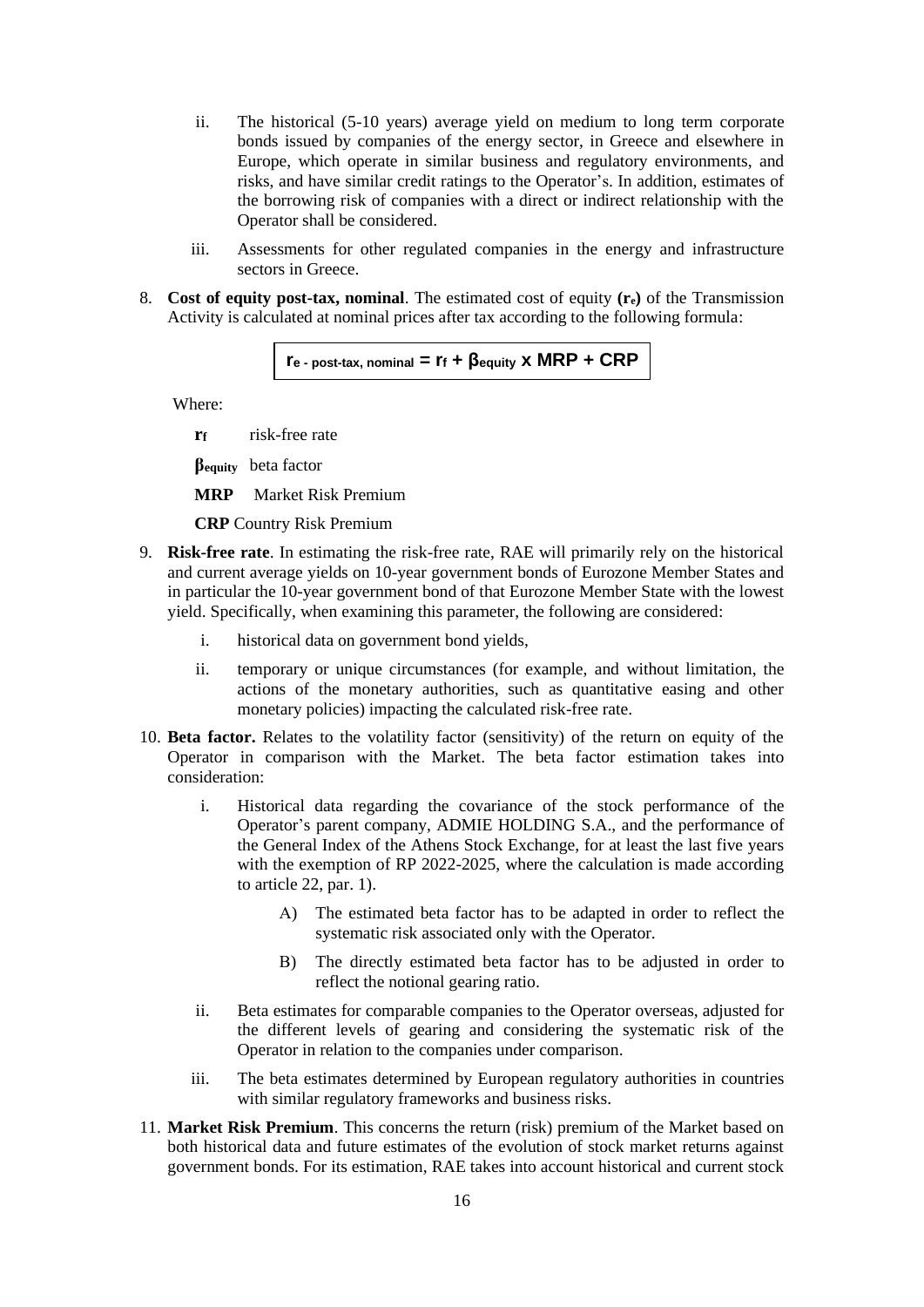market data, as well as estimates of other regulatory authorities in countries with similar regulatory frameworks and special reports from reputable international organisations (for example, Council of European Energy Regulators - CEER, or Agency for the Cooperation of Energy Regulators - ACER). Also, it may take into consideration data from relevant reports from recognized financial institutions, universities and relevant international literature.

- 12. **CRP– Country Risk Premium.** This refers to a factor that is added to the standard formula of the 'Capital Asset Pricing Model' (CAPM), in order to take into account any significant risks that arise for the Operator due to uncertainties in the Greek economy. In determining this parameter, RAE may consider the following:
	- i. the current and historical values of the 10-year Greek government bond and the spread compared to government bonds of other Eurozone Member States of equivalent duration and in particular the 10-year government bond of that Eurozone Member State with the lowest yield, which is among the parameters considered for determining the risk-free rate (rf),
	- ii. the current and historical prices in financial markets for bonds issued by corporate entities in Greece, in the context of assessing an overall reasonable cost of equity which takes into account the risks associated with uncertainties in the Greek economy,
	- iii. the special characteristics of the regulatory framework and revenue methodology and whether these may affect the Operator's exposure to these risks and,
	- iv. data from relevant reports of recognized financial institutions, universities and relevant international literature.
- 13. It is noted that the percentage rate of return on the RAB determined under this Article may be reset as part of the calculation of the Required Revenue, in accordance with Article 18.

## **Article 17**

#### **Projects of Major Importance - Special Asset Base – Return**

- 1. For projects that, based on an approved TYNDP, have been designated as Projects of Major Importance, according to the procedure provisioned in subsection 8.3 of the HETS Code, special conditions can be determined, following a recommendation of the Operator and by RAE decision, regarding the duration of the depreciation, the approved rate of return and any other parameter deemed necessary to be differentiated from the framework applicable under Article 14 for other investments. All these projects compose the Special Asset Base (SAB) of each year i of the RP or constitute a distinct SAB for a specific project.
- 2. For the above Projects of Major Importance, the HETS Operator must keep a separate record to monitor the fixed assets created as part of these investments, which should contain all the necessary data regarding their value and depreciation (annual and cumulative), in accordance with the special conditions approved as part of the decision in par. 1.
- 3. For investments relating to Projects of Major Importance in accordance with the approved TYNDP and the special RAE decision mentioned in par. 1, the following shall apply:
	- i. During the construction stage, the capital employed on these projects is calculated and a reasonable return based on a specific cost of capital is recognised according to the specific conditions of each such project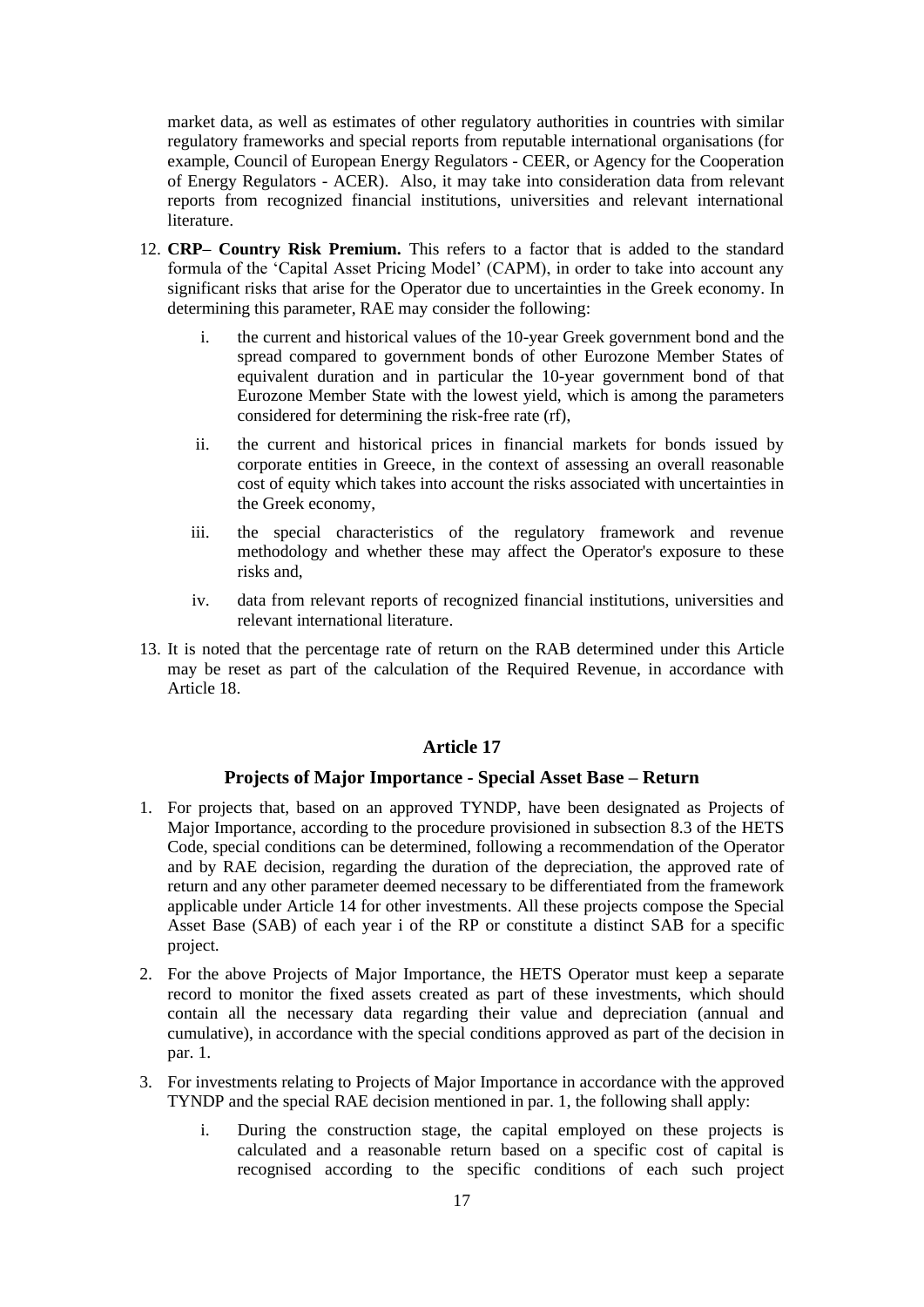(indicatively, a cost of capital calculated according to the cost of debt for that particular project and the specific proportion of debt and equity for that project, if relevant). This return will be calculated and attributed during the construction period and will not be included in the final cost of the project. For the capital of year i, it is assumed that it is invested in the middle of year i.

- ii. Investments are included in the SAB in their year of their commercial operation and from that year they receive the Weighted Average Cost of Capital calculated in accordance with Article 16 for the relevant RP. For year i it is assumed that the project becomes commercially operational in the middle of year.
- iii. If a Project of Major Importance is put into commercial operational within the projected timeframe, it receives an additional return ranging from zero (0) to two (2) percentage points and for 4 to 7 years, in accordance with RAE's decision mentioned in par. 1, as an incentive for the Operator to incur the cost of undertaking this project and to complete it on time, taking into account the overall benefit of the implementation of the project to Users and assessing its impact on the Use of System Charges.
- iv. If the approved timeframe for the implementation of a Project of Major Importance is not achieved, RAE will proceed with the activation of the disincentive mechanism, which consists of the gradual reduction of the additional return, by reducing the percentage of additional return up to 1% for every year of delay and without postponing the original approved timeframe for granting the additional return, according to RAE's decision mentioned in par. 1, beyond the year of completion and operation originally taken into account in the approved TYNDP.
- 4. The provisions of this article apply to Projects of Major Importance under the special terms and conditions determined in RAE's decision in par. 1, until the 31<sup>st</sup> December 2025. From 2026 onwards, a new Project of Major Importance may not be eligible for additional return (beyond the one provisioned in article 16) and will fall within the applicable framework based on article 14 for other investments.

#### **CHAPTER C**

#### **REQUIRED REVENUE**

#### **Article 18**

#### **Required Revenue**

1. Required Revenue (RR) is defined as the amount that must be recovered through Use of System Charges as defined in Section 9.0 of the HETS Code and is calculated for each year i of the RP based on the following equation:

## **RR**<sub>i</sub> = AR<sub>i</sub>  $\pm$  K<sub>i</sub>  $\pm$  P1<sub>i</sub>  $\pm$  P2<sub>i</sub>  $\cdot$  P3<sub>i</sub>  $\pm$  P4<sub>i</sub>  $\pm$  P5<sub>i</sub>  $\pm$  P6<sub>i</sub>  $\pm$  P7<sub>i</sub>  $\pm$  **INF**<sub>i</sub>  $\pm$  **EFF**<sub>i</sub>  $\cdot$  **LD**<sub>i</sub>  $\cdot$  **UP**<sub>i</sub>  $\pm$  **INC**<sub>i</sub>

Where:

- **AR<sup>i</sup>** The Allowed Revenue (AR) regarding the Regulated Transmission Activity for year i of the RP, which is calculated in accordance with article 7 of the Methodology.
- **Κ<sup>i</sup>** The cost of HETS projects (positive or negative sign) implemented by third party funding, according to the provisions of article 109, par. 7 and 8 of the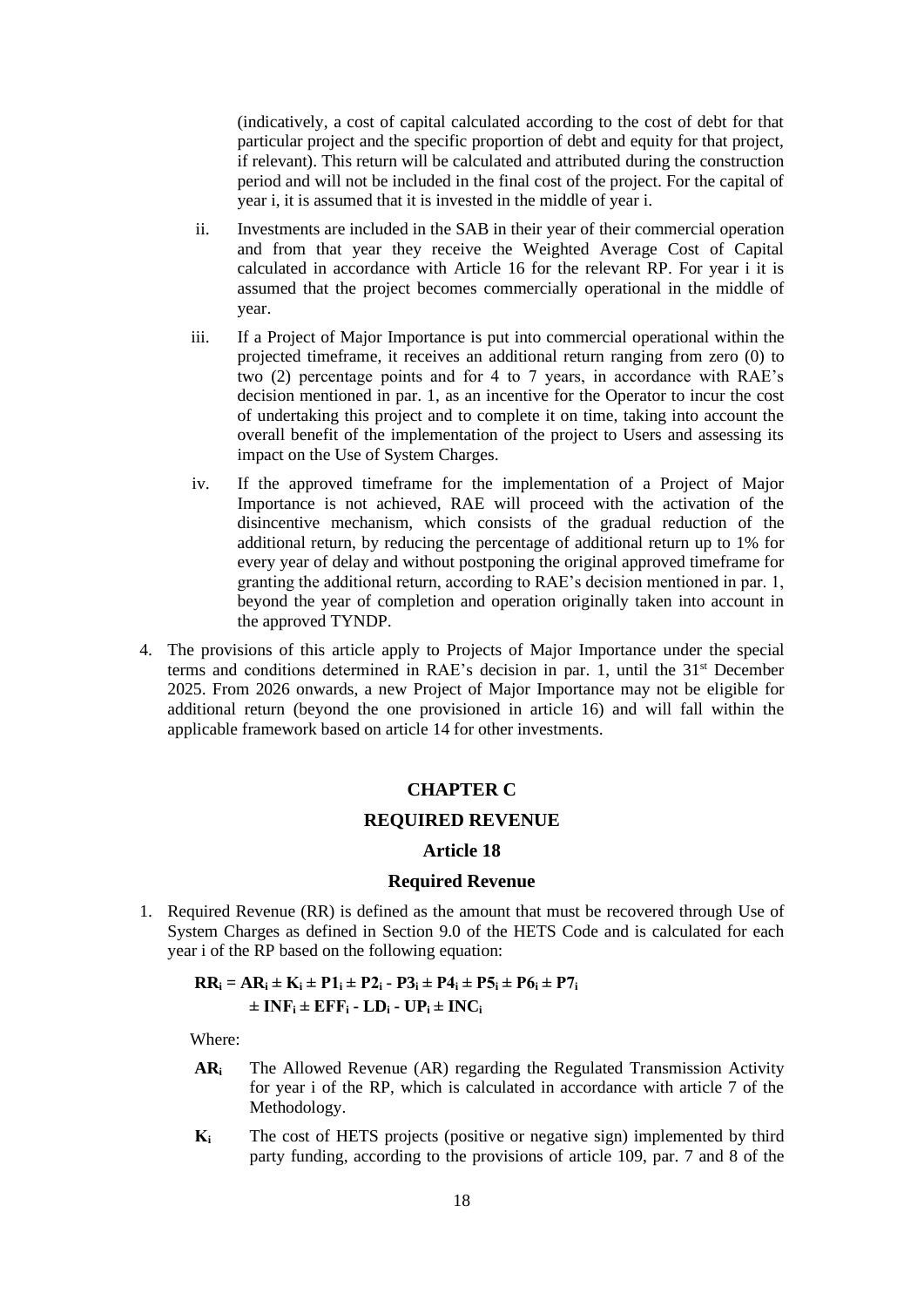Law or by special terms determined in relevant RAE decisions, according to subsection 8.12 of the HETS Code. This parameter is determined in nominal prices for year i of the RP, taking into account the ACPI between the Base Year and year i, based on ELSTAT data and available estimates, according to par. 3 article 5.

- **P1i** The settlement amount due to the under-recovery or over-recovery (positive or negative sign, respectively) of the Required Revenue from the application of the approved Use of System Charges of the Base Year (defined as year i-2) and resulting from differences between projected and realised demand or consumption, in accordance with Article 20. This parameter is adjusted to nominal values for year i of the RP, using the ACPI between the Base Year and year i, according to ELSTAT data and available estimates, according to par. 3 of article 5. The amount of under-recovery or over-recovery may be divided into several years within the RP when this is deemed necessary due to its significant size and for purposes of smoothing and avoiding significant fluctuations in Use of System Charges between the years of the RP. In this case, the amounts are apportioned between the years of the RP or beyond and the estimated inflation for each year i of the RP is considered.
- **P2i** The settlement amount due to deviations from the approved Allowed Revenue of the Base Year (i-2) with respect to depreciation and the approved return on capital employed due to over-investment or under-investment (positive or negative sign), following a proposal from the Operator according to article 20. This parameter is determined in nominal values for the year i of the RP, using the ACPI between the Base Year and the year i, according to data from ELSTAT and available estimates, according to par. 3 of article 5. For the ex-post determination of depreciation of the Base Year, the following are considered:
	- i. Depreciation of the new fixed assets of the Base Year, calculated on the assumption that they are invested in the middle of the year in question and with these amounts resulting from the RAR.
	- ii. Depreciation of the remaining fixed assets, which are determined expost from the Regulatory Assets Register.

In any case, overspending beyond the approved investment budget, which relates to improvements of indicators regulated by financial incentives, are not settled. In addition, the settlements are of a temporary nature and may be amended and finalised following an ex-post review of investments in accordance with Article 15, for the period in which the Base Year (i-2) falls.

- **P3i** The amount from Interconnection Usage Charges included in the Special Reserve Account Λ-E (subsection 11.11 of the HETS Code) and is determined by RAE to be allocated for the reduction of the Required Revenue, according to the provisions of articles 19§3 and 19§4 of Regulation 943/2019, after deducting the costs of auction offices for the provision of services related to the assignment of electricity transmission rights to HETS' Interconnections with neighboring countries. This cost concerns outturn data for the same period as the reference period of revenues from Interconnection Usage Charges. In this parameter and with separate mention to the Required Revenue's approval decisions, are included revenues from Extraordinary Imports of Excess Energy included in Account Λ-B (subsection 11.8 of the HETS Code).
- **P4** The amount that derives from participation in the Compensation Mechanism between Transmission Systems Operators for the infrastructure use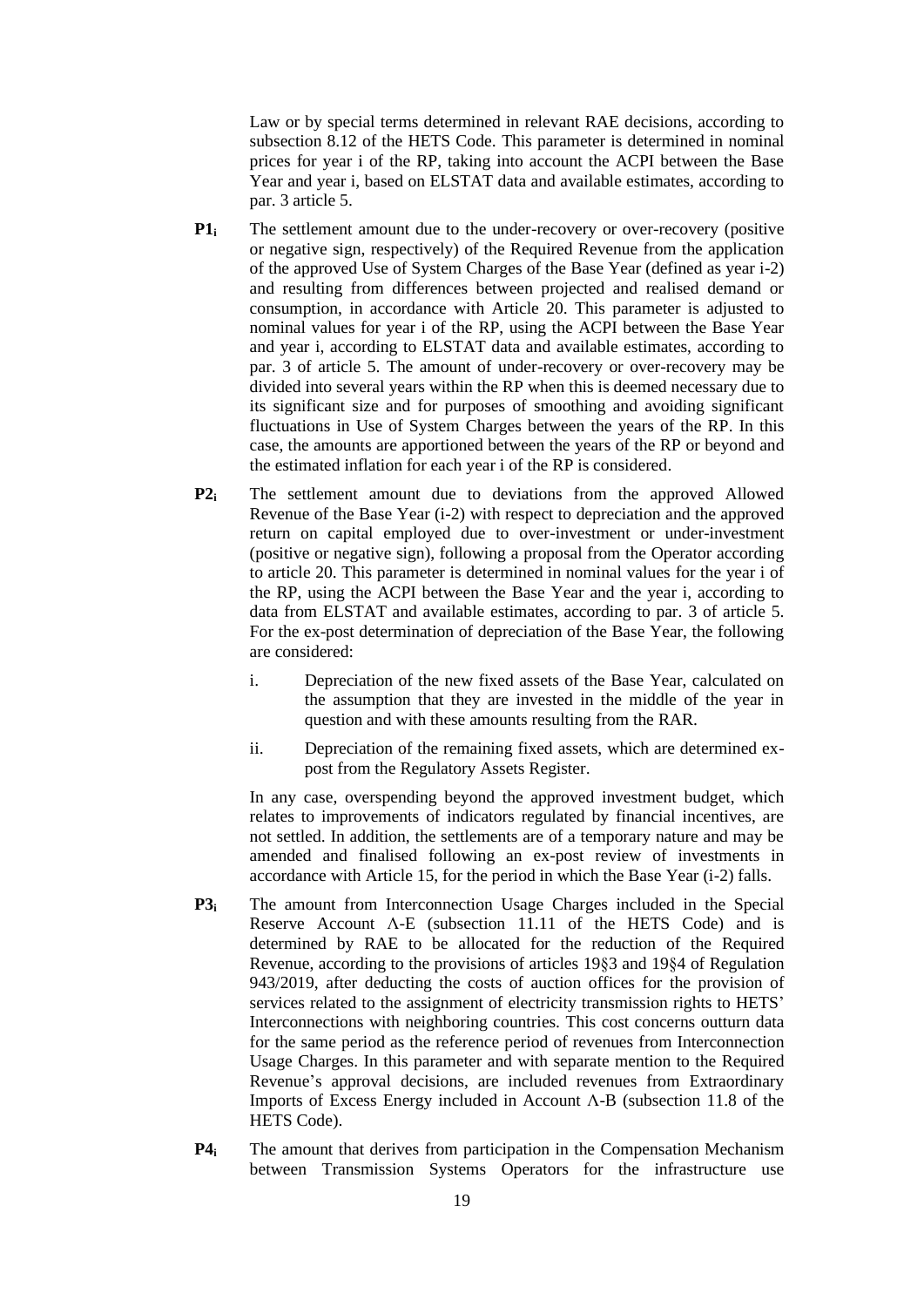component in previous years, which corresponds to charge or credit (positive or negative sign) for the System Operator and which is reduced or increased by any cost recovery under subsection 7.17 par. 2 of the HETS Code.

- **P5i** The settlement amount due to deviations from the approved Allowed Revenue of the Base Year (i-2) in terms of the non-controllable Expenditures (positive or negative sign), following a proposal by the Operator according to article 20 and based on RAE's relevant audit. This parameter is determined in nominal prices for year i of the RP, taking into account the ACPI between the Base Year and year i, based on ELSTAT data and available estimates, according to par. 3 article 5.
- **P6i** The settlement amount (positive or negative sign) due to deviations between forecasted and outturn revenues of the Base Year (i-2) from other regulated or non-regulated Activities provided by the Operator, as well as any subsidies related to exploitation and in general any revenue of the Operator from other activities, regulated or non-regulated, the cost of which is not subject to accounting unbundling and is included in the calculation of the Allowed Revenue based on par. 1 article 7. The adjustment is implemented following a proposal by the Operator, according to article 20 and based on RAE's relevant audit. This parameter is determined in nominal prices for year i of the RP, taking into account the ACPI between the Base Year and year i, based on ELSTAT data and available estimates, according to par. 3 article 5.
- **P7i** The amount to be settled due to differences arising in the Allowed Revenue of the Base Year (i-2), due to a redefinition of the reasonable return within the Regulatory Period, due to significant change in the individual value of parameter t (tax rate) of par. 1 article 16. This parameter is determined in nominal prices for year i of the RP, taking into account the ACPI between the Base Year and year i, based on ELSTAT data and available estimates, according to par. 3 article 5.
- **INF<sup>i</sup>** The amount to be settled due to the differences arising in the Allowed Revenue of the Base Year (i-2) due to the difference between estimated and actual inflation (based on ELSTAT data) for that year. This parameter is set in nominal prices for year i of the RP, using the ACPI between the Base Year and year i, according to data from ELSTAT and available estimates, according to para. 3 of article 5.
- **EFF<sup>i</sup>** The incentive mechanism for controllable operating expenditures, in accordance with Article 19.
- **LD<sup>i</sup>** The amount from the activation of the disincentive mechanism for the untimely implementation of major investment projects (over 50 mil  $\epsilon$ ), except for Project of Major Importance described in article 17. The level of the activated disincentive is determined by RAE per case, based on the examination of various factors, indicatively the assessment of possible damages to the Users due to the delay of a particular project (including the assessment of the project's estimated benefits by the Operator, in the time of its approval), the delay clauses the Operator negotiates and concludes with the contractors, as well as industry benchmarks for delay clauses in similar projects. Moreover, the activation of the disincentive mechanism for the untimely implementation is initiated based on the following:
	- i. The level of the activated disincentive for each project, as well as other relevant conditions (indicatively, time milestones of required works and a binding schedule of implementation and commissioning of the project), are determined in advance by RAE decision.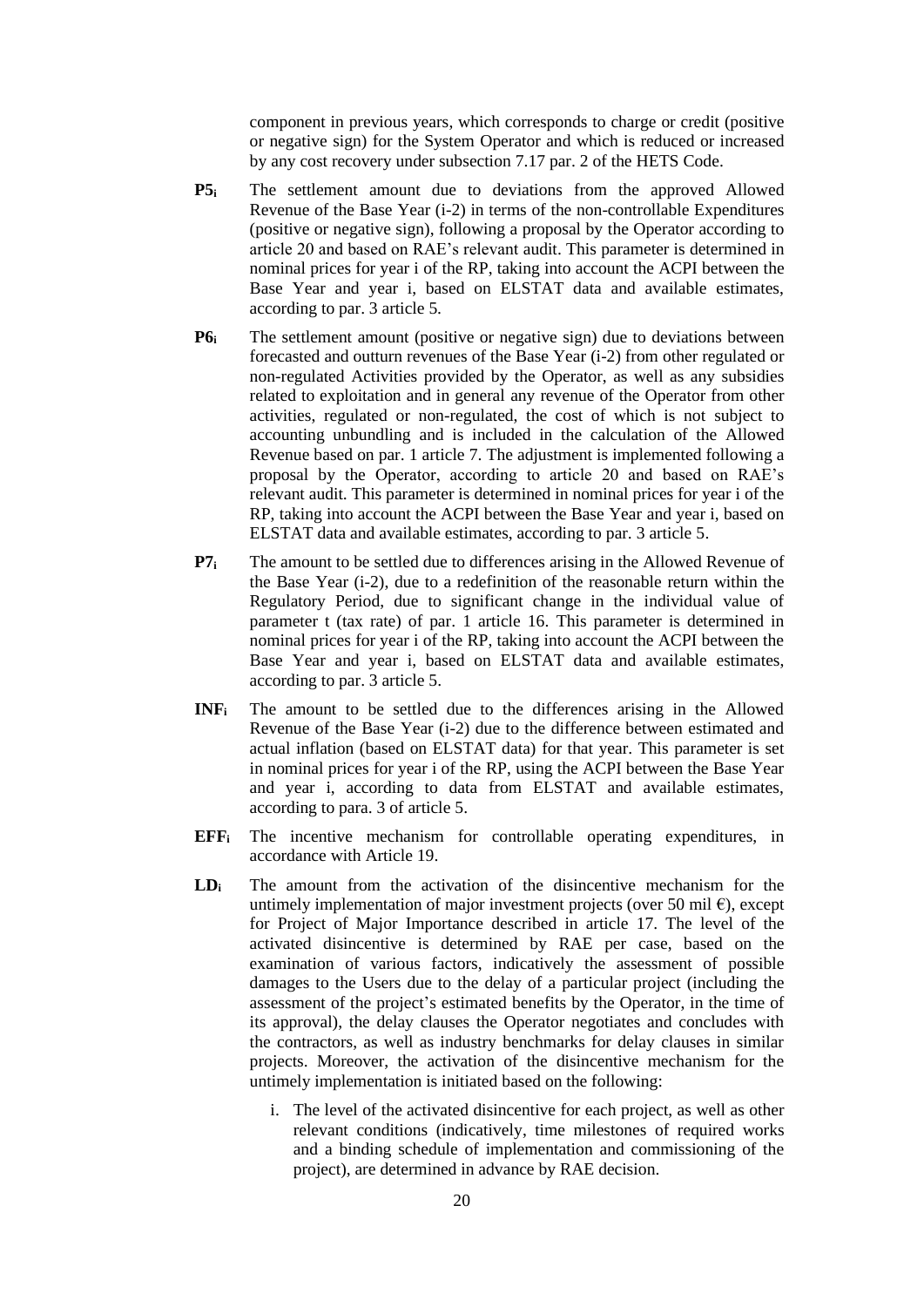- ii. The activation takes place after a timely notification is given to the Operator, where the delay is indicated and the necessary clarifications are requested within a specific deadline and if it is proven that the delay is due to the Operator.
- iii. An approach is followed that allows reasonable changes to the project's timeline, in case this would facilitate its timely commissioning, in which case any deductions that have been imposed in between after the activation of the disincentive mechanism, are returned to the Operator without interest
- iv. It is determined based on a monthly price, subject to a predetermined total annual maximum per project, which is equal to ten percent (10%) of the total approved cost of the specific project.
- v. The value of the disincentive is adjusted to current prices for year i of the RP, taking into account the ACPI between the Base Year and year i, according to ELSTAT data and available estimations, according to par. 3 artictle 5.
- **UP<sup>i</sup>** The percentage of net profits from Non-Controllable Services which is transferred in favour of HETS Users. The Operator's net profit percentage from Non-Controllable Services is determined as follows:
	- i. A percentage of twenty (20%) to fifty (50%) on net profits, for the Non-Controllable Services provided by the Operator without the need for the use of fixed assets already included in the HETS RAB nor additional new investments. This percentage is transferred in favour of HETS Users, reducing the relevant Allowed Revenue of the Transmission of year i. This parameter is set in nominal prices for year i of the RP, using the ACPI between the Base Year and year i, according to data from ELSTAT and available estimates, according to par. 3 of article 5.
	- ii. A percentage of zero (0%) to twenty percent (20%) on the net profits, for the Non-Controllable Services provided by the Operator without the need for the use of fixed assets already included in the HETS RAB, but the provision of which requires new investments that will not be included in the HETS RAB. This percentage is transferred in favour of HETS Users, reducing the relevant Allowed Revenue of the Transmission of year i. This percentage within the range of zero (0%) to twenty percent (20%) is determined depending on the type of service following a relevant decision by RAE, which is issued after examination of the request submitted by the Operator, invoking the specific reasons justifying the different treatment of this service for this specific percentage. This parameter is set in nominal prices for year i of the RP, using the ACPI between the Base Year and year i, according to data from ELSTAT and available estimates, according to par. 3 of article 5.
- **INC<sup>i</sup>** The amount derived for inclusion in the Required Revenue of year i as a result of the application of incentives in order to ensure the efficient and safe operation of the System and the Operator, the stability of the System, as well as the reliable, quality and continuous supply of electricity for a period, taking into account efficiency indices determined and specialized in a special manual issued by RAE. The amount to be included in the Required Revenue is calculated according to the methodology as defined for each case in the manual or in a special RAE decision and the Decision of approval of the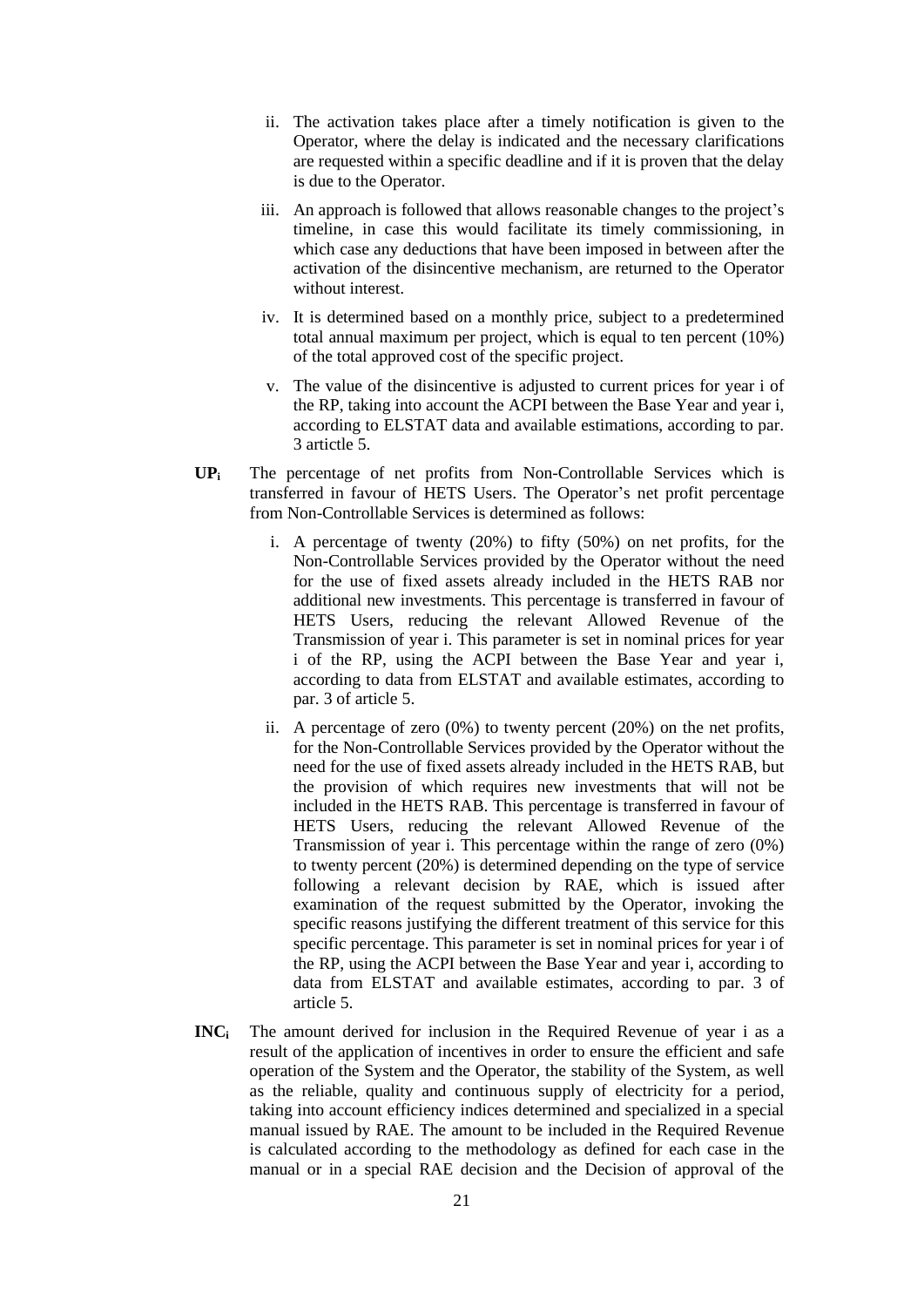Required Revenue. The amount may have a positive (increase) or negative (decrease) or zero impact to the Operator's revenue. This parameter is set in nominal prices for year i of the RP, using the ACPI between the Base Year and year i, according to data from ELSTAT and available estimates, according to par. 3 of article 5.

2. The Required Revenue for each year of the RP shall be recovered in accordance with the provisions of Section 9.0 of the HETS Code.

#### **Article 19**

#### **Incentive mechanism for Controllable Operating Expenditures (EFFi)**

- 1. An incentive mechanism is established that seeks to ensure that, on the one hand, the Operator strives to improve the efficiency of its controllable operating expenditures compared to forecasted controllable operating expenditures in any given year of the RP, while remaining indifferent to the timing of implementing the efficiency improvements of the controllable operating expenditures, and on the other hand, that users benefit from improved efficiency.
- 2. For the avoidance of doubt, the following is noted:
	- i. the incentive mechanism shall not apply to non-controllable expenditures settled in accordance to Article 18, and
	- ii. the incentive mechanism does not apply to changes in the level of controllable operating expenditures that are not considered permanent, such as those arising from emergencies.
- 3. The incentive mechanism operates in accordance with the steps set out in paragraphs 4 to 7 of this article.
- 4. **Step 1: Calculation of Incremental Efficiency Gain or Loss (IEGL)**
	- i. For each year k preceding Base Year (year i-2) up to a total of four years, under or overspending on controllable operating expenditures is calculated in relation to those included in the determination of the Allowed Revenue, as the difference (positive or negative) between the forecast and outturn controllable operating expenditures for those years respectively, i.e. according to the formula:

 $ES_k = FCOE_k - OCOEk$ 

Where:

 $ES_k$ : The saving (or overspend) on controllable operating expenditures in year k.

 $FCOE_k$ : Forecast controllable operating expenditures in year k.

OCOEk: Outturn controllable operating expenditures in year k.

k: years i-3, i-4, i-5 και i-6

ii. For each year k preceding the Base Year (year i-2) up to a total of four years, the Incremental Efficiency Gain or Loss (positive or negative) is also calculated as the difference between (i) the difference between the forecasted and outturn controllable operating expenditures, and (ii) the difference between the forecasted and outturn controllable operating expenditures of the previous year (excluding the first year of an RP where the Incremental Efficient Gain or Loss is equal to  $ES_{i-2}$ ), according to the following formula: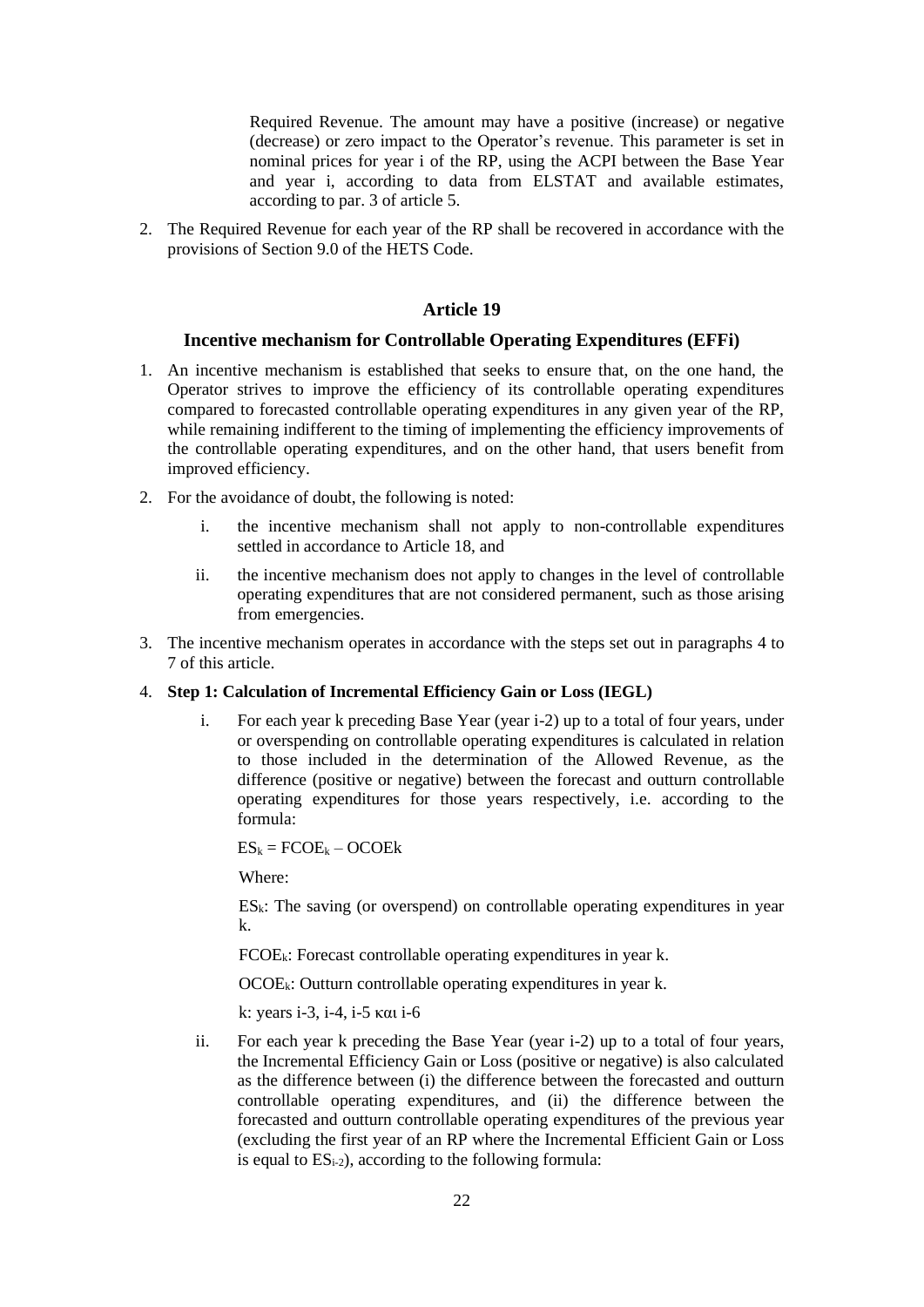$IEGL_k = ES_k - ES_{k-1}$ 

Where:

 $IEGL_k$ : Incremental Efficient Gain or Loss in year k.

k: years i-3, i-4, i-5 και i-6.

### 5. **Step 2: Calculation of the carryover adjustment in year i-2**

i. The Carryover Adjustment is equal to the sum of the Incremental Efficiency Gain or Loss for the k years (years i-3, i-4, i-5 and i-6), which fall under the RP that precedes the RP that the Base Year (i-2) falls under and provided that it is not a Year of Calculation, according to the following formula:

$$
CA_{i-2} = \sum_{k=i-3}^{i-6} IEGL_k
$$

Where:

CAi-2: Carryover Adjustment in year i-2.

k: years i-3, i-4, i-5 and i-6 that fall within the RP preceding the RP in which Year i-2 falls and is not a Year of Calculation.

ii. For the avoidance of doubt, it is noted that Incremental Efficiency Gain or Loss calculated for years that fall in the same RP as Year i-2, as well as Incremental Efficiency Gain or Loss of the Year of Calculation are not included in the Carryover Adjustment.

### 6. **Step 3: Calculation of Sharing Adjustment in year i-2**

- i. The sum of the Incremental Efficiency Gain or Loss is calculated for the years preceding the Base Year (year i-2) and up to four years, regardless of whether these years fall in the same RP as Base Year (i-2) or in the previous RP.
- ii. The Sharing Adjustment is calculated based on the sum of the Incremental Efficiency Gain or Loss for the k years (i-3, i-4, i-5 και i-6) and a Sharing Factor between the Operator and System Users. The Sharing Factor ranges between 40% and 70% in favour of the Operator and its value for one RP shall be determined in the Regulatory Decision. Specifically, the Sharing Adjustment is calculated according to the formula:

$$
SA_{i-2} = \sum_{k=i-3}^{i-6} IEGL_k \times (1 - SF_k)
$$

Where:

SAi-2: Sharing Adjustment in year i-2

 $SF_k$ : Sharing Factor in year k.

- 7. **Step 4: Calculation of the combined adjustment EFF** 
	- i. The combined adjustment for the calculation of the  $EFF_{i-2}$  is equal to the sum of the Carryover Adjustment and the Sharing Adjustment.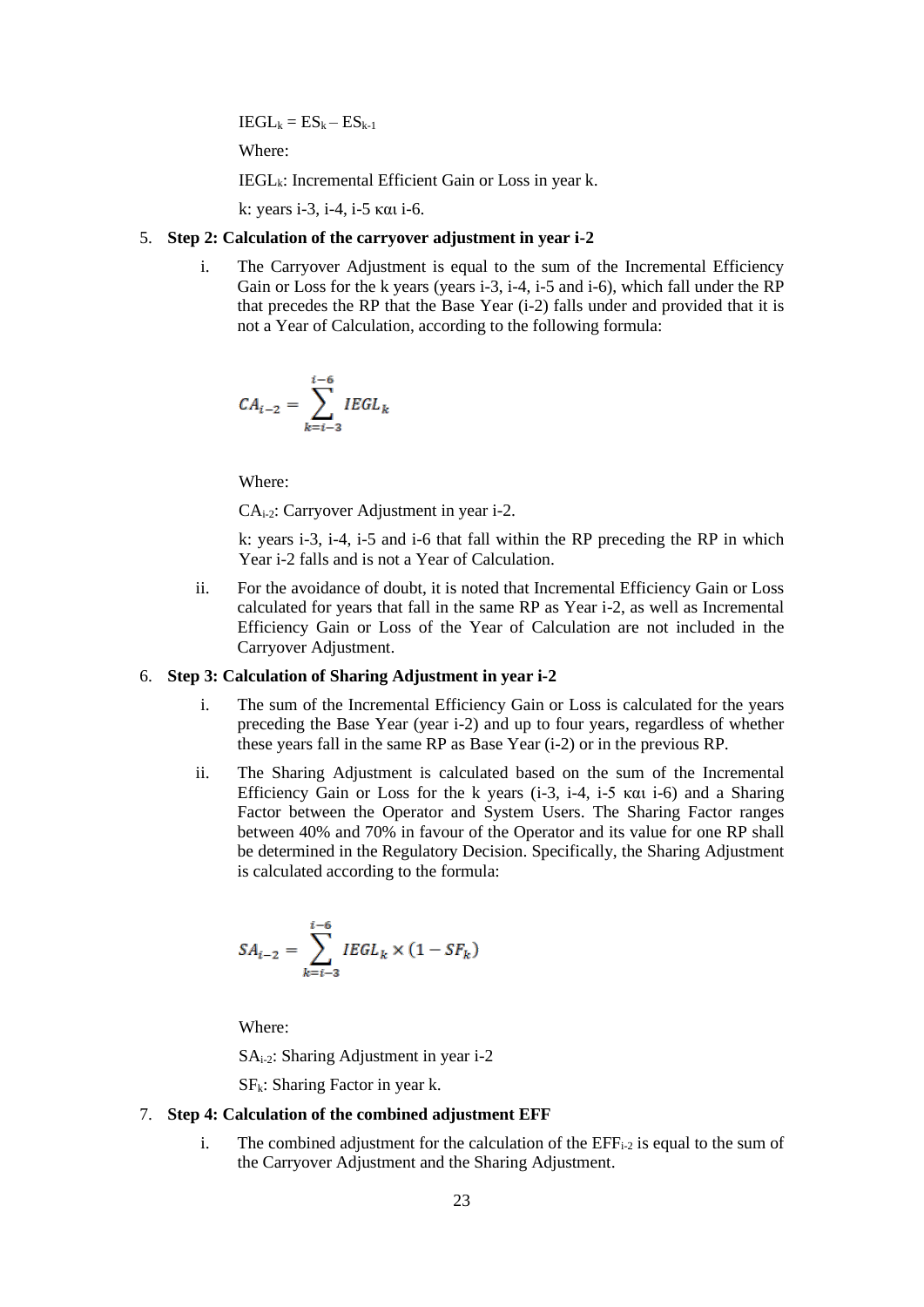ii. The parameter  $EFF_i$  in Article 18 is the addition or deduction of the incentive amount in the previous paragraph (i) and is determined in nominal prices for year i of the RP, taking into account the ACPI between the Base Year and year i, according to ELSTAT data and available estimates, according to par. 3, article 5.

### **CHAPTER D**

## **PROCEDURE FOR DETERMINING REVENUE AND RE-OPENING OF REVIEW**

#### **Article 20**

#### **Procedure for Determining Allowed Revenue and Required Revenue**

- 1. The calculation of the Allowed Revenue shall be conducted in the year before the start of the RP (Year of Calculation). For the calculation of the Allowed Revenue for each year i of the RP, the Operator shall submit to RAE by the 30th of June of the year preceding the Year of Calculation (Year of Submission), inter alia, the following:
	- i. Business Plan, with detailed estimates of the parameters composing the Operator's Allowed Revenue for each year i of the RP separately, according to the requirements of this Methodology. This should include a detailed proposal for the requested rate of return (based on the WACC methodology according to Article 16), accompanied by an analysis of the individual parameters that comprise the WACC. Especially in the case of Projects of Major Importance, which were included as investments in the RAB before the start of the RP. detailed data on the cost of capital employed (equity and debt) must be submitted in order to re-evaluate the previously approved rate of return. The above estimates are made based on the nominal prices of the Year of Calculation.
	- ii. Outturn data for controllable operating expenditures up to and including the second year prior to the Year of Calculation, as well as estimates for the year preceding the Year of Calculation, together with justification of the parameters referred to in article 9, par. 4.
	- iii. The Regulatory Assets Register and the record of the Special Asset Base, as established in the last financial year at the time of the submission of documentation (i.e. the second year before the Year of Calculation), accompanied by additional data necessary for the calculation of the value of the RAB that is taken into account for the Allowed Revenue of the Operator (estimated level of investment for the last two years of the previous RP, new investments, archive of Contributions and Grants, Withdrawals archive, etc.).
	- iv. Forecast data for the amount resulting from the Operator's revenue from other, Regulated and Non-Regulated Activities, where the capital employed and operating expenses of these Non-Regulated Activities have been included in the above estimates.
- 2. For the calculation of the Required Revenue of each year i of the RP, as well as for the monitoring of the evolution of the level of revenues and expenditures, the Operator shall submit to RAE by the 30th of April of each year the following data: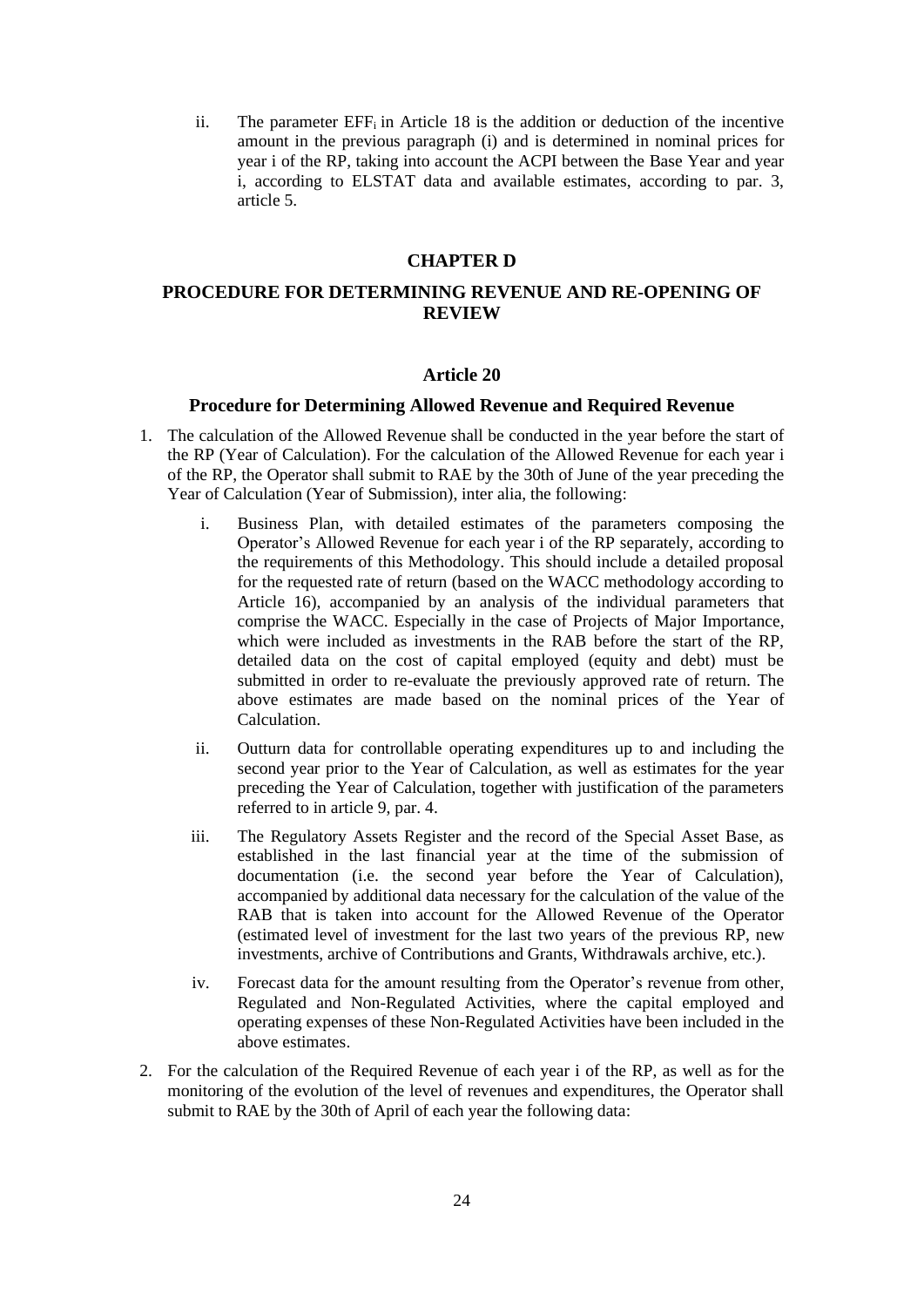- i. Outturn data regarding the cost of HETS projects being developed with third parties' financing during the year i-2, for the determination of the relevant settlement amount for the Required Revenue (parameter **Κ <sup>i</sup>**).
- ii. Outturn data regarding the difference between the amount received by the Network Operator from Use of System Charges and the approved Network Required Revenue during year i-2 (parameter **P1i**).
- iii. Complete and detailed information on the calculation of the deviation of the Operator's Allowed Revenue during year i-2 due to deviation from the planned investments and a substantiated recommendation for determining the relevant settlement amount for the Required Revenue (parameter **P2i**).
- iv. Outturn data for the amount deriving from the Operator's revenues from Interconnections Usage Charges included in the Special Reserve Account Λ-E (article 11.11 of the HETS Code) during the year i-2 for the determination of the relevant settlement amount of the Required Revenue (parameter **P3i**).
- v. Outturn data from the amount deriving from the participation in the Compensation Mechanism between Operators of Transmission Systems for the infrastructure use component during year i-2 and a substantiated proposal for the determination of the relevant settlement amount of the Required Revenue (parameter **P4i**).
- vi. Complete and detailed data for the calculation of the deviation of the Operator's Allowed Revenue in year i-2 due to deviation from the forecasted non-controllable operating expenditures as well as expenditures concerning formed provisions that are expensed and a substantiated recommendation for determining the relevant settlement amount for the Required Revenue (parameter **P5i**).
- vii. Outturn data regarding the Operator's revenue from other activities, in case the operating expenses of these other activities have been included in the calculation of the Operator's Required Revenue (parameter **P6i**).
- viii. Outturn data for the controllable operating expenditures in year i-2, accompanied by documentation as to why the deviations between estimated and outturn expenditures constitute permanent changes and do not relate to nonrecurring events during year i-2, for the determination of the relevant incentive amount (parameter **EFFi**).
- ix. The Regulatory Assets Register and the record of the Special Asset Base, as developed for the last financial year, accompanied by records necessary to determine the value of the RAB (Contributions and Grants file, Withdrawals archive, etc.).
- x. Outturn data for the parameters that comprise the Operator's Allowed Revenue for the previous year and an updated forecast for the current year.
- xi. Outturn data for controllable and non-controllable operating expenditures and for investment costs, in accordance with articles 9, 10 and 14 and Annexes A and B, as well as outturn data on the size and volume of Regulated Transmission Activity and for the factors affecting their costs (cost drivers), as these data are defined by RAE's decision after consultation with the Operator and/or Public Consultation.
- xii. Published financial statements for the previous year and extract of the Regulatory Assets Register with the total undepreciated value of fixed assets and depreciation (cumulative and annual) shown in the financial statements.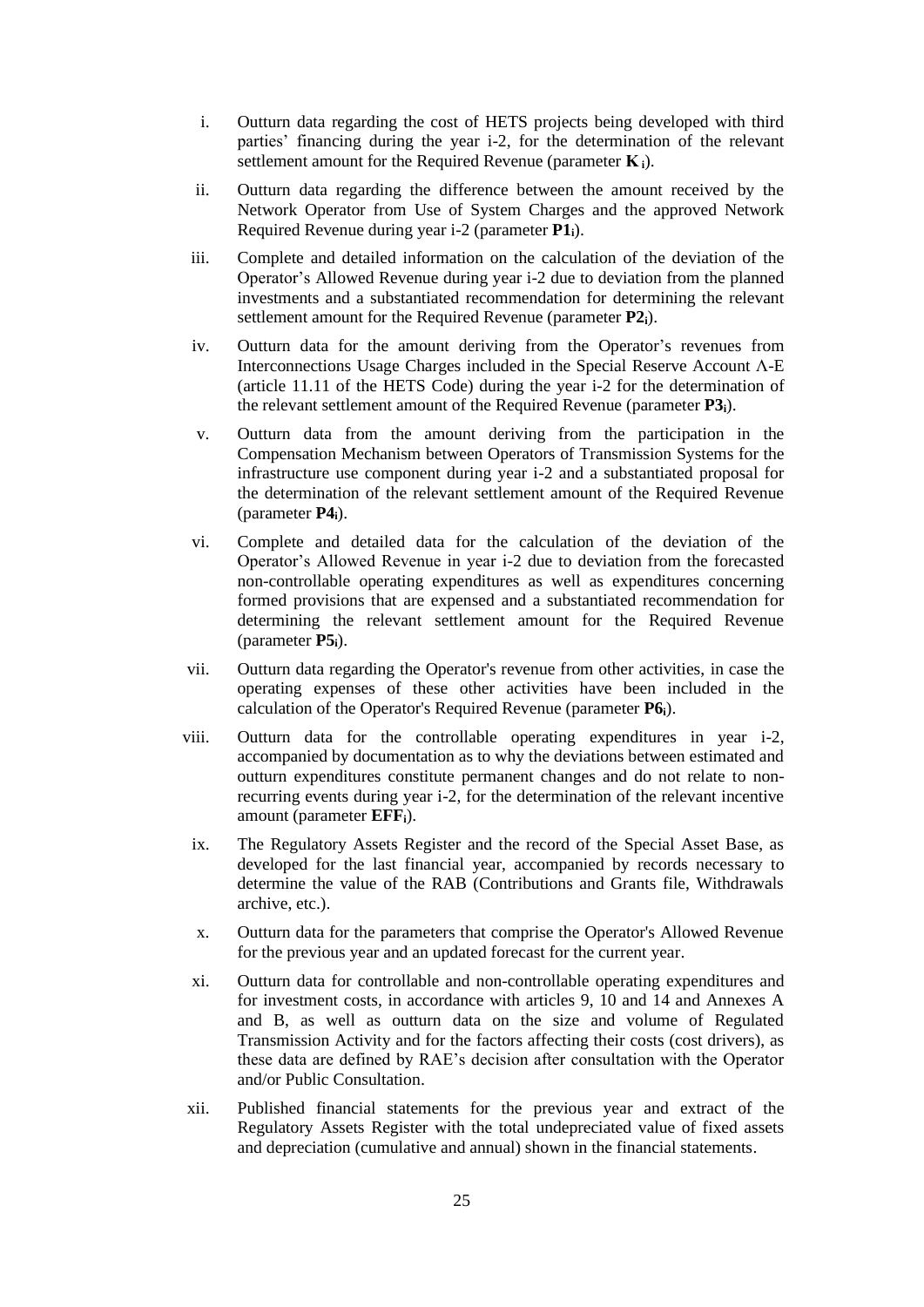- 3. Taking into account the data submitted by the Operator in accordance with paragraphs 1 and 2, RAE shall determine the Allowed Revenue of the Operator for each year of the RP and the Required Revenue of the first year of the RP, by the 31st of October of the Year of Calculation, in accordance with Articles 7 and 18, respectively. RAE's decision determining the Allowed Revenue of an Operator's RP in accordance with paragraph 1 shall be published after:
	- i. The examination of the submitted data and proposals of the Operator. RAE may turn to experts for an independent assessment of the expenditures and other information submitted by the Operator.
	- ii. Publication and public consultation on RAE's initial assessment of the level of the Allowed Revenue and the basic parameters of which it comprises.
- 4. The Required Revenue for each of the following years of the Regulatory Period shall be approved by RAE by the 31st of October of the previous year, based on the data submitted in accordance with paragraph 2.
- 5. The Operator, as part of the need to separate expenditure and capital employed by activity, should apply the approved accounting unbundling rules in the submitted Business Plan for the calculation of the Allowed Revenue.
- 6. At the end of each RP, RAE shall re-evaluate all the parameters of the Allowed Revenue, updating the estimates of those parameters that are not reviewed during its duration.

### **Re-opening of the Operator's Allowed Revenue Determination**

- 1. An extraordinary revision of the Allowed Revenue may be carried out at the request of the Operator or by RAE's decision, in one or more of the following circumstances:
	- i. Where the Operator during the RP is required to undertake unplanned and material operating and maintenance expenditures, which could not have been foreseen when developing the Business Plan and the relevant forecasts for the Allowed Revenue of the years of the RP. Similarly, an equivalent case is that of a significant reduction in operating expenditures during the RP, due to external factors. Such cases are generally limited to non-controllable expenditures arising from force majeure events and changes to the Operator's obligations that are legally binding.
	- ii. Where the financial, legal or actual data considered for the approval of the Allowed Revenue have changed significantly.
- 2. In the event that the procedure for the extraordinary review begins following a request from the Operator, the request shall be submitted in writing and shall include:
	- i. Detailed justification for the necessity of the revision (data on the evolution of the Allowed Revenue parameters, as well as an indication of the deviation of these from the originally approved values).
	- ii. Data that prove or support the fact that expenditures could not have been foreseen when determining the Allowed Revenue and that, in the absence of the revision, the financial impact would exceed two percent (2%) of the annual Allowed Revenue.
	- iii. Detailed recommendation with the proposed values of the Allowed Revenue to be revised.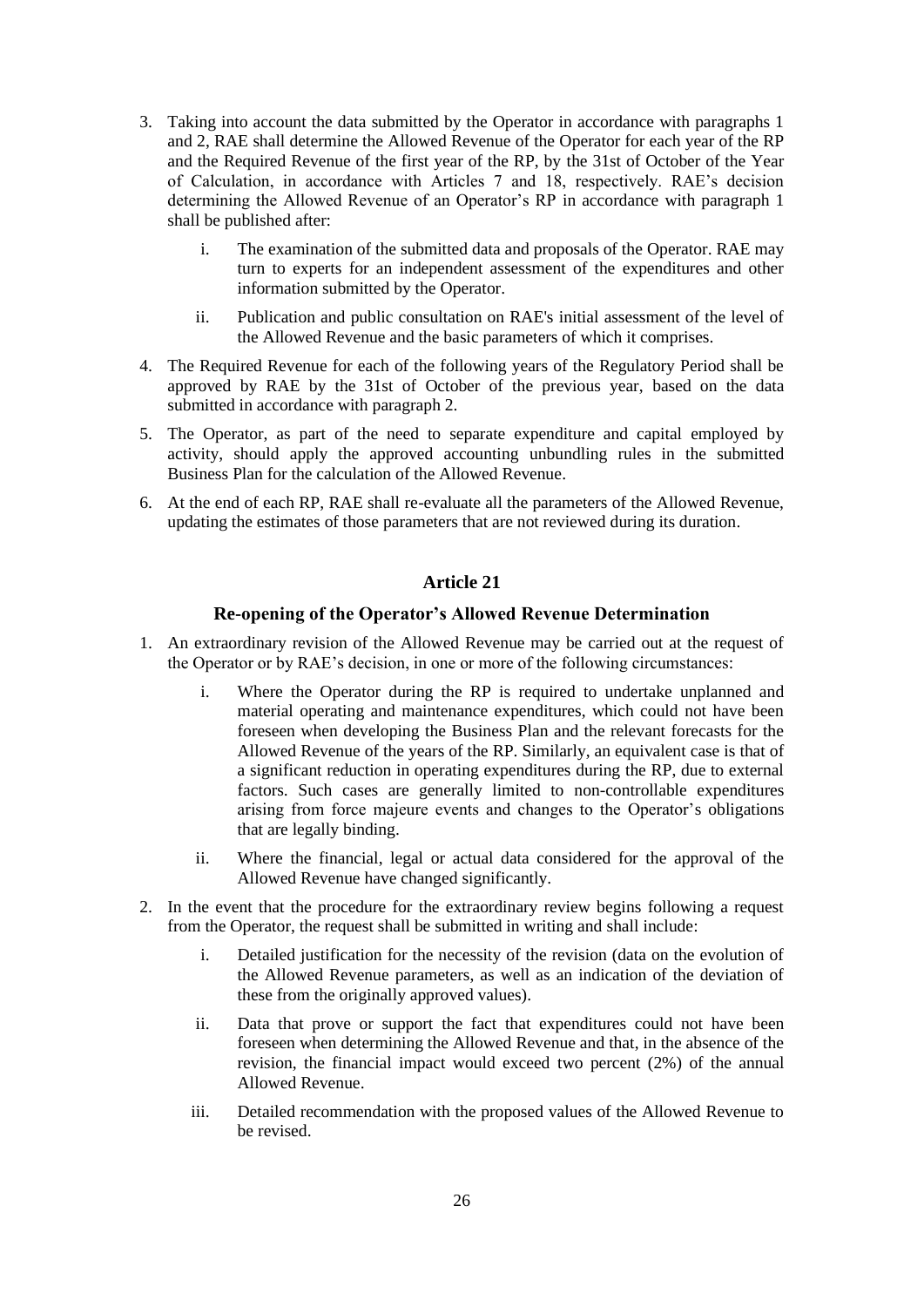- iv. Assessment of the impact on the smooth functioning of the Operator, in case the request for a revision is not accepted.
- 3. The Operator's request for the revision is assessed by RAE. The formal completeness of the request does not deprive RAE of the right to request additional information or clarifications related to the examination of the request. RAE will reach a decision within a reasonable timeframe and certainly no more than five (5) months from the date the Operator's request was formally considered complete. A rejection of the Operator's request must be fully justified by RAE. Non-issuance of a decision by RAE does not imply tacit acceptance of the request.

## **CHAPTER Ε**

## **FINAL PROVISIONS**

#### **Article 22**

### **Transitional Provisions**

- 1. For the RP 2022-2025 the weighted average capital cost of Article 16 shall be calculated separately for each year, based on a gearing ratio starting at the current rate and changes toward an ideal rate at least 40% up to 2025 and taking into account mainly the Operator's current weighted cost of debt in relation to the outstanding balance of its loans.
- 2. For the RP 2022-2025 and for the estimation of the covariance of the performance of the Operator's parent company's share, ADMIE HOLDING SA, and the performance of the General Index of the Athens Stock Exchange while calculating the beta factor of article 16 par. 10, the historical data from the date that the company was listed on the Athens Stock Exchange are taken into account.
- 3. Article 17 is not implemented on Projects of Major Importance which are approved by RAE until the implementation of this Methodology and for which the provisions of article 11 of RAE's Decision 340/2014 are implemented.
- 4. The efficiency incentives and their incorporation in the Required Revenue according to parameter INC<sub>i</sub> of article 18 shall be implemented from the  $1<sup>st</sup>$  January 2024, based on the outturn data of 2022. The incentives may concern all or part of the efficiency indices which will be specified in a RAE manual based on the Operator's proposal.
- 5. The obligation derived from this methodology for the submission of data based on the Accounting Unbundling Rules (article 3 par. 4, article 6 par. 1, article 7 par. 1, article 9 par. 1 sub. i and ii, article 12 par. 6, and article 20 par.  $\bar{5}$ ) is valid from the approval of these rules by RAE. In the meantime, the required data are submitted based on the current provisions of RAE's Decision 340/2014.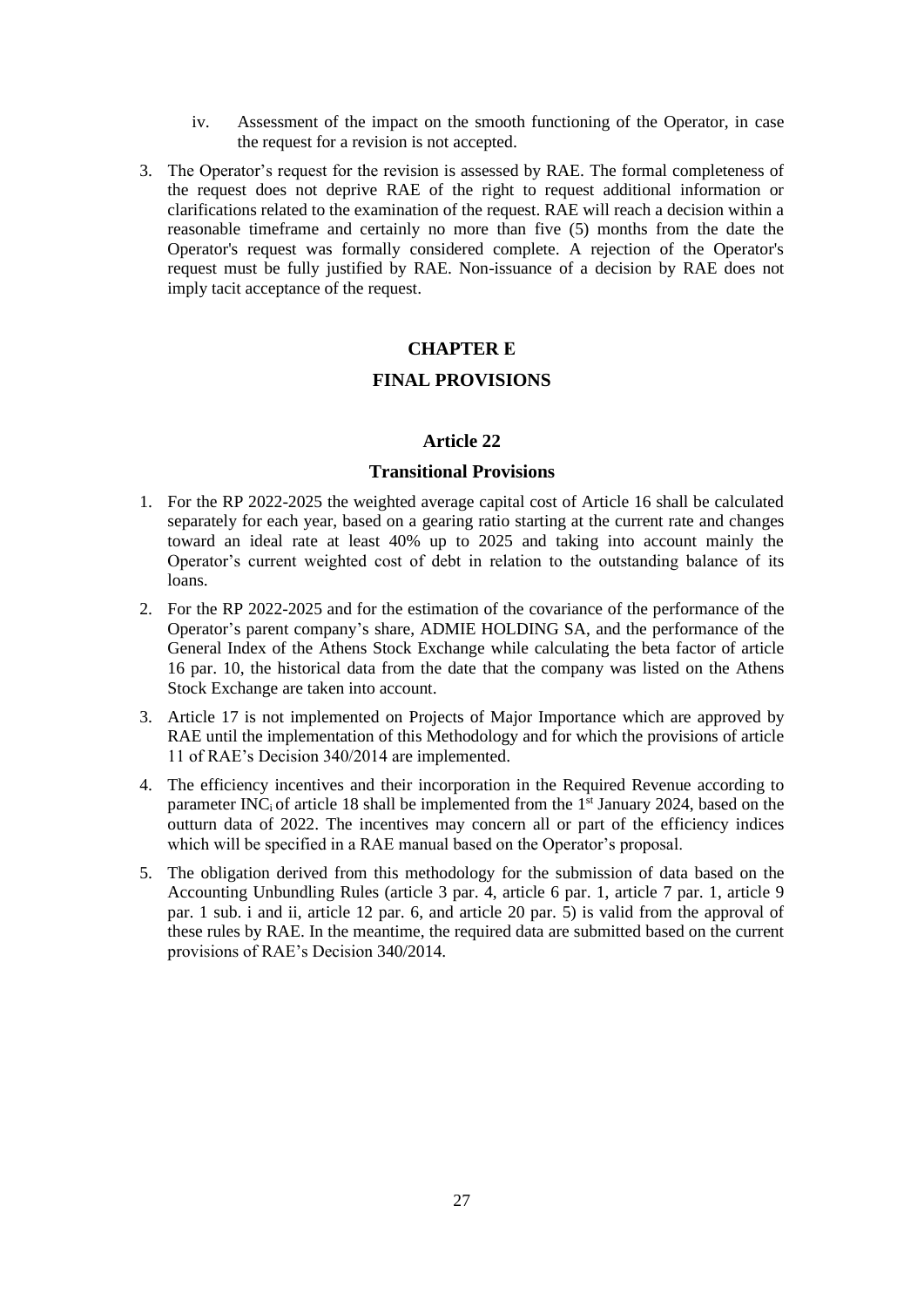## **ANNEX Α**

## **CATEGORIES OF CONTROLABLE OPERATING EXPENDITURES**

- 1. For evaluating forecasts of the Operator's operating expenditures and in order to more effectively monitor the expenditures in relation to factors affecting their level, operating expenditures shall be divided, according to the individual activity they relate to, into the following general categories:
	- Α) **System Operation:** This category includes costs related to the supervision, operation control and day-to-day management of the System, activities including, for example, the monitoring and recording of the System's status, the operation of the energy control centre, the planning and execution of operations in the System for the execution of works and rearrangements (development, maintenance, response to important events), as well as the collection and processing of data from operation, for further analysis with a view to more effective operation of the System.
	- Β) **Scheduled System Maintenance:** This category includes costs related to the planning and execution of maintenance work on System components, excluding maintenance carried out after the occurrence of a fault (suppressive maintenance or repair of System faults). The scheduled maintenance may consist of:
		- 1. Preventive maintenance: Maintenance carried out at regular intervals, regardless of the occurrence of anomalies or wear and tear of the components, with the aim of maintaining their good condition, so as to limit the incidence of faults, the duration of non-availability and the cost of repair. Preventive maintenance consists mainly of an inspection of System data with a view to assessing its condition and plan further necessary maintenance, as well as carrying out small-scale (routine) maintenance work. The frequency and magnitude of the maintenance are determined usually for different categories of components of the System considering proposed equipment manufacturers' maintenance programs, operating and environmental conditions, as well as empirically.
		- 2. Predictive maintenance: Maintenance carried out with the aim of reducing the likelihood of a default and based on an assessment of the condition of the components as determined by the application of appropriate diagnostic methods or models, also taking into account other relevant factors such as age and equipment specifications, operating and environmental conditions and the rate of occurrence of defaults.
		- 3. Identified maintenance: Maintenance carried out following an inspection and limited to those components which are found by the inspection to need maintenance in order to reduce the risk of failure. If differs from the repairing of faults in that the maintained components have not already defaulted and an immediate action to restore their normal operation is not required.
	- C) **Repair of System Faults:** This category includes costs related to the Operator's response to incidents on the System, which have an impact on the supply of users and more generally on the operation of the System, and which require immediate action to restore the normal operation of the System. This category also includes separate costs of materials and equipment that are installed in the System in the context of fault repair if, according to the current capitalisation policy, the relevant costs are expensed.
	- D) **Supporting System Operation Services:** This category includes costs to support the Operator's business operation with respect to the Regulated Transmission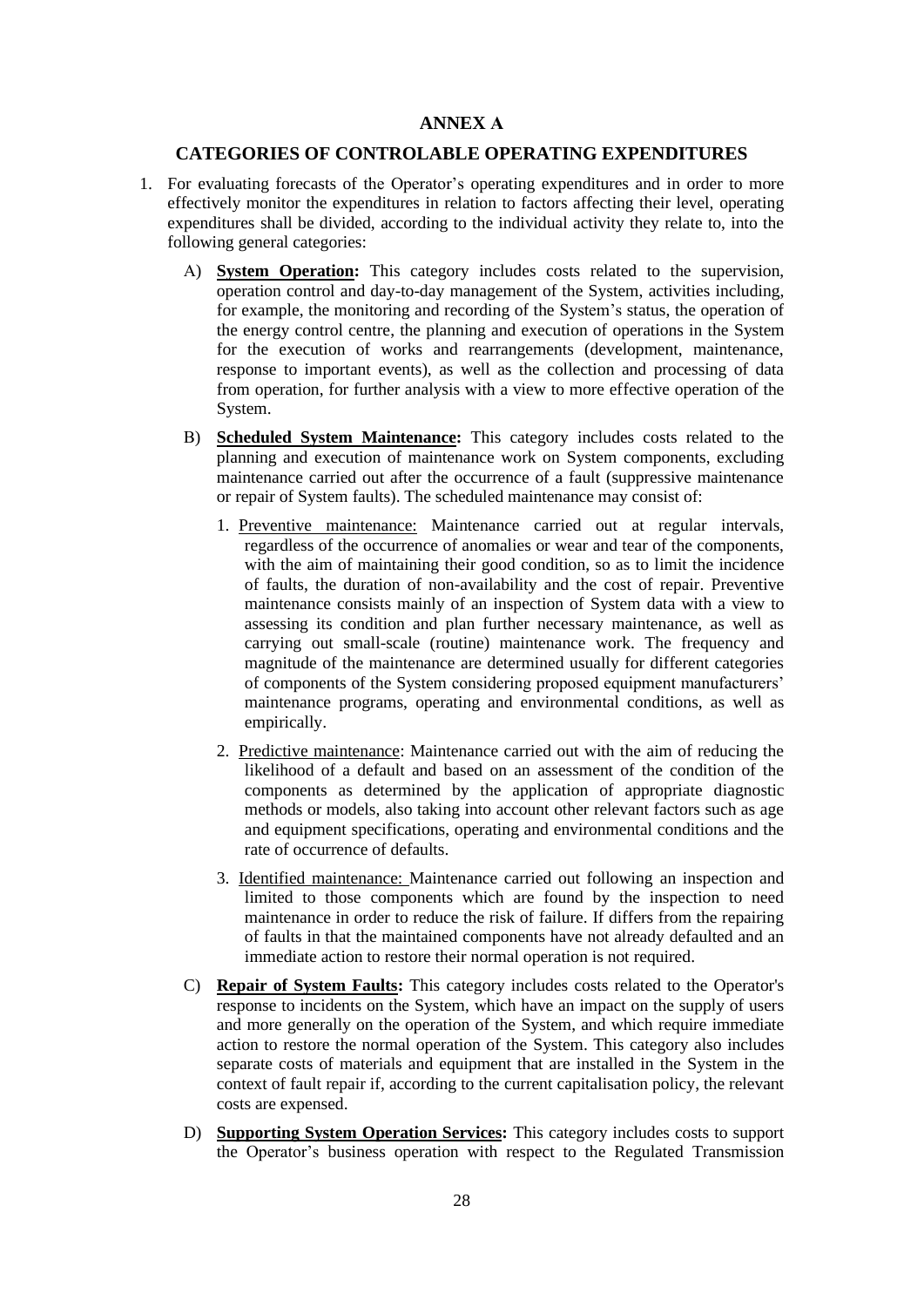Activity. These costs relate qualitatively and, to a certain extent, quantitatively to individual activities and tasks in the context of the operation of the HETS, but do not relate to the day-to-day operation and management of the System. These include, indicatively, design (specifications & studies) of development and utilisation of the System, supply and management of materials, transport, staff training, safety & hygiene at work, IT and telecommunications services.

- Ε) **General Support Services and Management:** This category includes general expenditure for supporting the Operator's business operations, which are not directly related to the Regulated Transmission Activity or individual tasks and generally do not change as a function of their volume. Indicatively, these include management costs, financial services, legal support, administrative support, housing services and human resources management.
- F) **Other Expenditures:** This category includes the operating expenditures of the Operator which are not specifically related to any of the individual activities and which do not fall into any of the above categories.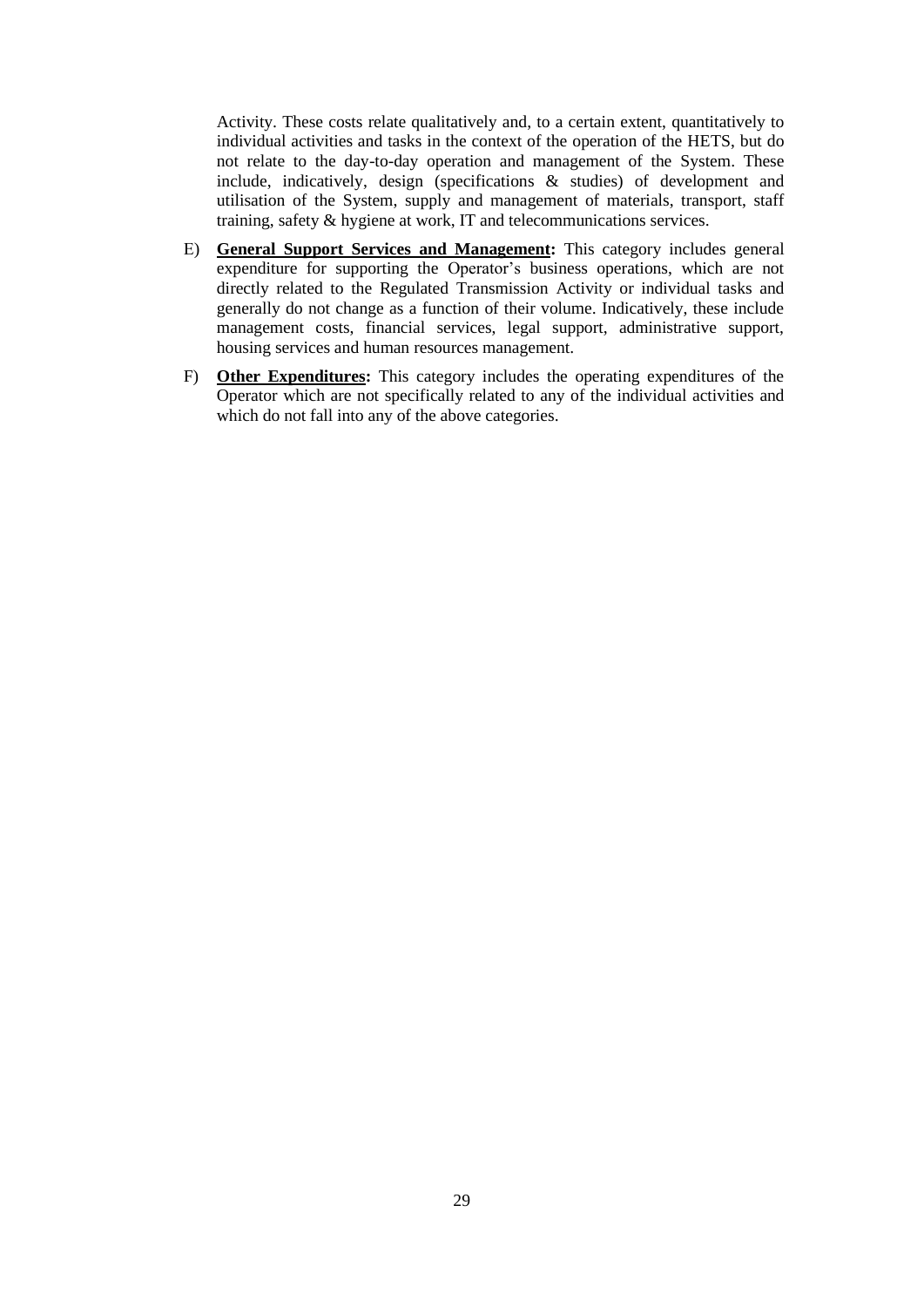#### **ANNEX Β**

### **CATEGORIES OF INVESTMENT EXPENDITURES**

- 1. In the context of an assessment of the Operator's forecasts for capital expenditures and with a view to more effective monitoring of expenditure in relation to parameters affecting their level, capital expenditures are divided, according to the individual activity they relate to, into the following general categories:
	- **Α) System reinforcement:** This category includes projects for the construction of new networks or the reinforcement of existing networks, which are scheduled and implemented by the Operator who is responsible for their completion according to the scheduling included in the TYNDP, are not related to specific requests for new users connection, aim to increase the network's capacity to serve load, driven primarily by the spatial and temporal evolution of demand for electricity transmission services and permit the increased penetration of Renewable Energy Sources in the country's electrical system, as determined in the National energy and climate plan for 2030 and the long-term strategy for 2050.

The reinforcement projects may concern necessary in-depth reinforcements, such as new Transmission Lines (T.L.), T.L. upgrades, new High Voltage Centres (HVC) and Substations (S/S), extensions of existing HVC or S/S, T.L. variations, as well as replacements of obsolete equipment, which are required for the safe handling of power provided for a specific period of time. In addition, they concern projects for the improvement of the operation of the System and interconnection transmission lines with neighboring countries. In particular, the reinforcement projects concern the improvement of the level of security of supply and the increase of the transmission capacity and the stability limit of the System as well as technological improvements, the removal of the technical limitations set by the operating limits of the System components, the strengthening of the transmission capacity of the existing interconnections and the development of new interconnections. The category of reinforcement projects also includes projects implemented with the objective of reducing the technical losses of the system.

- **Β) System extension projects for the connection of Users:** This category includes the projects required to connect Users (Producers and Consumers) and the Network to the System, which can be implemented either by the respective Producer or Consumer, or by the HETS Operator. These projects concern the construction of new transmission system infrastructure, which is required due to the connection of new Users with their participation in the cost of the System extension projects, as specified in the System Operation Code. In particular, the extension projects required for the connection of new Users to the HETS include all the facilities and equipment required for the connection from the boundary of the User's facilities to the existing HETS.
- **C) Other System Projects:** This category includes projects related to the development of the necessary infrastructure, such as measurement collection systems (SCADA), backbone telecommunications network, telecommunication links between S/S and Power Control Centres (PCC), development and installation of software tools, according to the requirements for a safe and efficient operation of the System and the requirements of the electricity market.